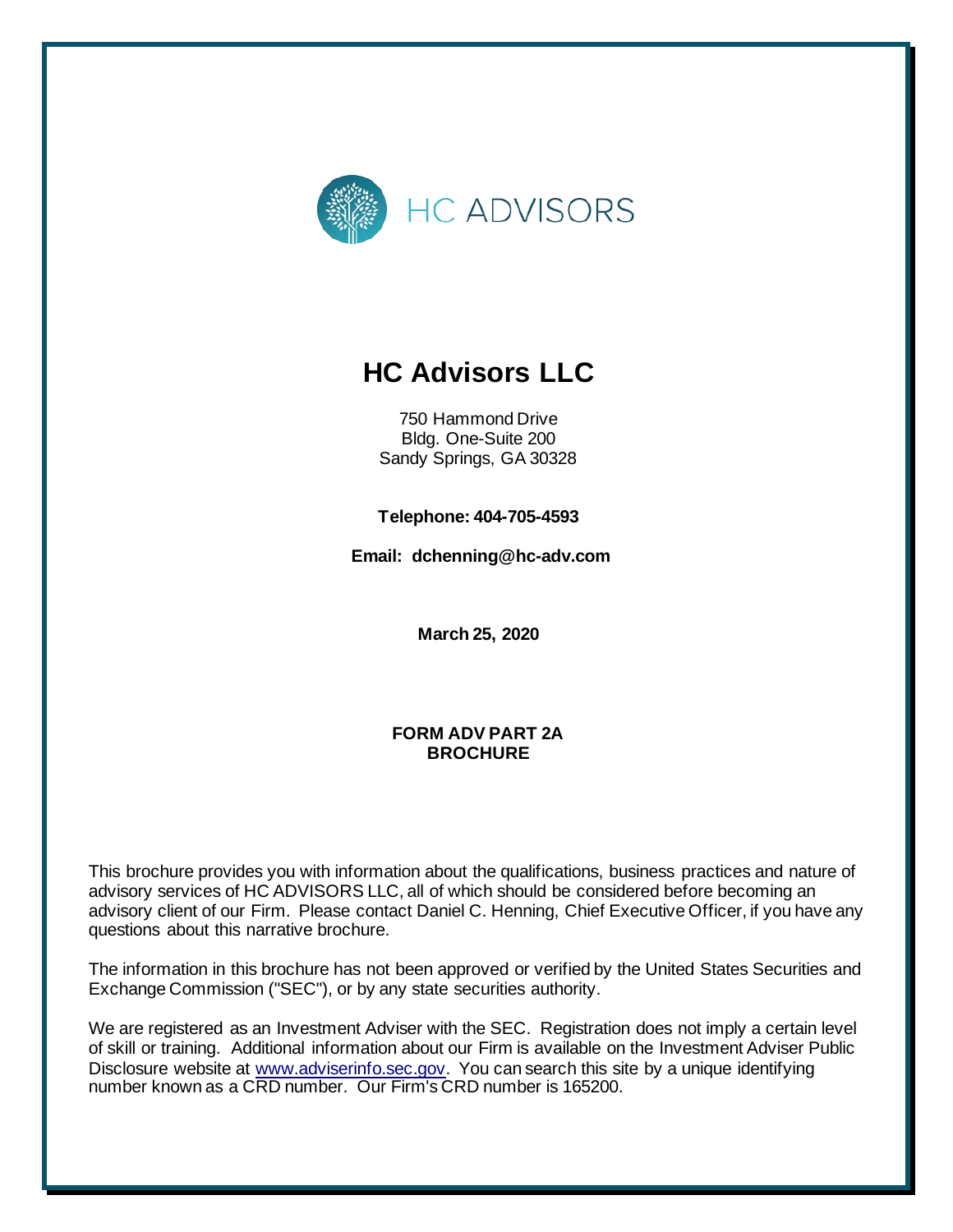# <span id="page-1-0"></span>**Item 2 Summary of Material Changes**

Form ADV Part 2 requires registered investment advisers to amend their brochure when information becomes materially inaccurate. If there are any material changes to an adviser's disclosure brochure, the adviser is required to notify you and provide you with a description of the material changes.

Since the filing of our last annual updating amendment, dated March 12, 2019 we have made the following material changes to our Form ADV:

• None

#### **FULL BROCHURE AVAILABLE**

Whenever you would like to receive a complete copy of our Firm Brochure, please contact us by telephone at **(404) 705-4593** or by email at [lmhsieh@hc-adv.com.](mailto:lmhsieh@hc-adv.com)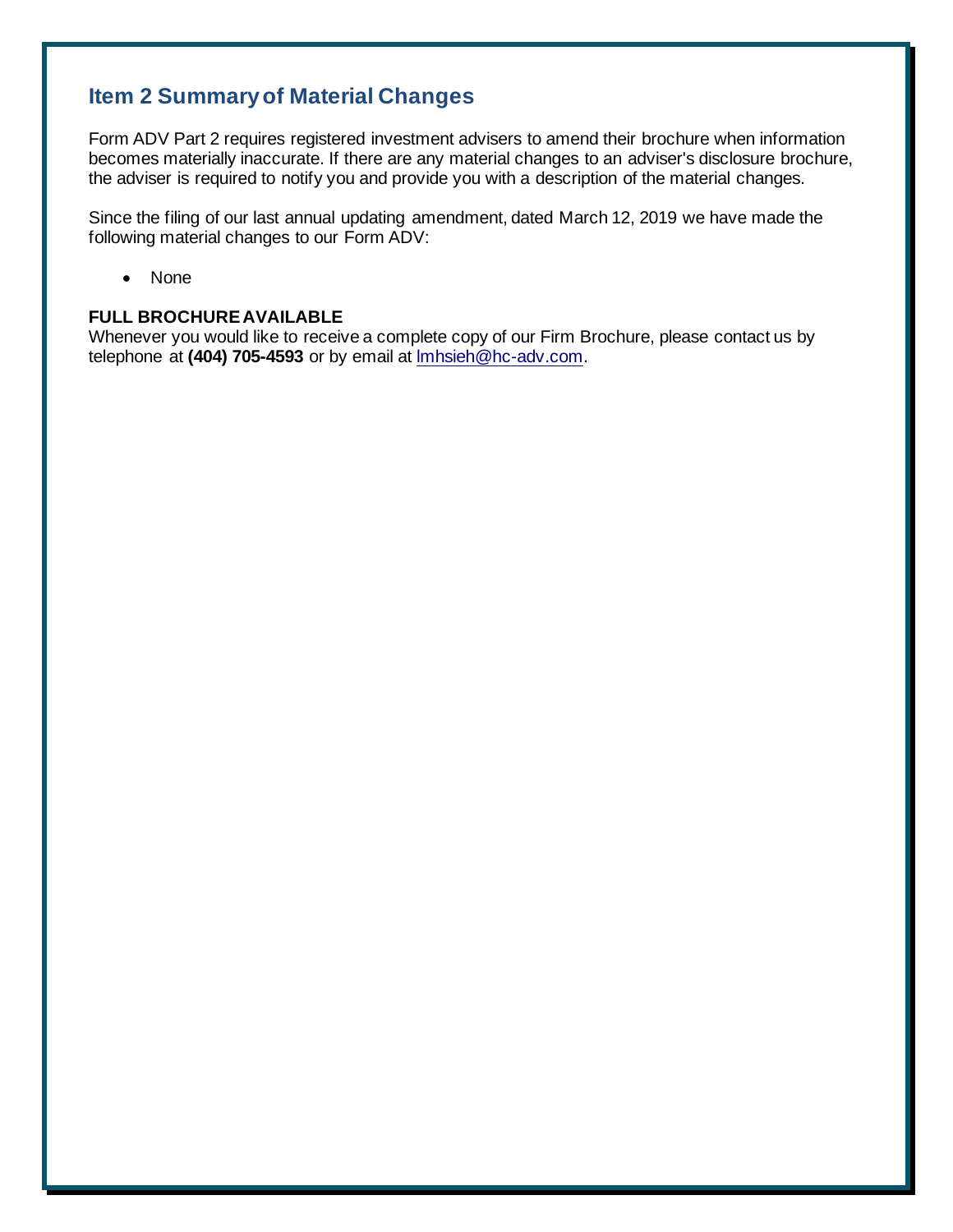# **Item 3 Table of Contents**

| Item 11 Code of Ethics, Participation or Interest in Client Transactions and Personal Trading15 |  |
|-------------------------------------------------------------------------------------------------|--|
|                                                                                                 |  |
|                                                                                                 |  |
|                                                                                                 |  |
|                                                                                                 |  |
|                                                                                                 |  |
|                                                                                                 |  |
|                                                                                                 |  |
|                                                                                                 |  |
|                                                                                                 |  |
|                                                                                                 |  |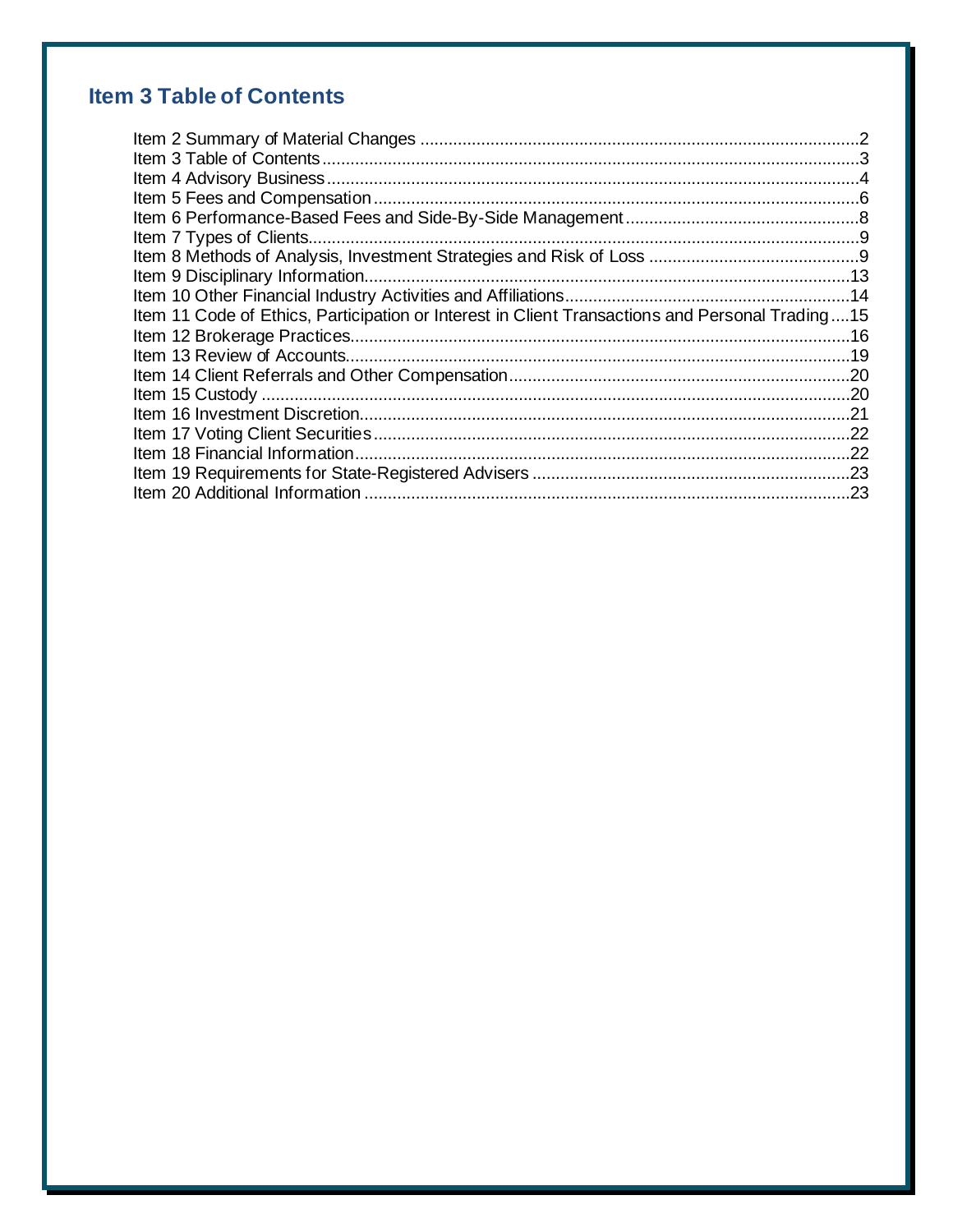# <span id="page-3-0"></span>**Item 4 Advisory Business**

#### **FIRM DESCRIPTION**

HC ADVISORS LLC ("HC ADVISORS" or the "Firm") is an investment management firm that is registered with the Securities and Exchange Commission ("SEC") as an investment adviser. HC ADVISORS is organized as a Georgia limited liability company that was formed in 2012. HC ADVISORS' current business activities consist primarily of the discretionary and non-discretionary management of securities portfolios, third party money management, financial planning and consulting services.

Principal Owner: Daniel C. Henning is the Managing Member and sole principal owner, owning 100% of the Firm. Mr. Henning also serves as one of the Firm's Investment Adviser Representatives.

#### **TYPES OF ADVISORY SERVICES**

#### **Portfolio Management Services**

HC ADVISORS offers personalized investment advisory services to individuals, pension and profitsharing plans, trusts, estates, charitable organizations, corporations, and other business entities. HC ADVISORS offers investment management services which are focused on capital appreciation.

HC ADVISORS requires that a written Investment Advisory Agreement ("IA Agreement") be signed by the Client prior to the provision of services. The IA Agreement outlines the services rendered by HC ADVISORS and the fees Clients will be charged. As noted above, Clients shall open either a discretionary asset management account or a non-discretionary account with the Custodian, through which HC ADVISORS shall monitor the assets of the Account, and purchase and/or sell securities within the Account, according to the terms and conditions of the IA Agreement.

*Discretionary Portfolio Management***:** As a discretionary adviser, HC ADVISORS will have the authority to supervise and direct the Client's portfolio without prior consultation with the Client. Notwithstanding the foregoing, Clients may impose certain written restrictions on HC ADVISORS with the management of their investment portfolios, such as prohibiting the inclusion of certain types of investments. Each Client should take note, however, that restrictions imposed by a Client may adversely affect the composition and performance of the Client's investment portfolio. By granting HC ADVISORS fill discretion and authority to manage the account, the Client is authorizing the Firm to perform various functions, at the Client's expense, without further approval from the Client. Such functions include the determination of securities to be purchased or sold and the amount of securities to be purchased or sold. Once the portfolio is constructed, HC ADVISORS will provide continuous supervision and rebalancing of the portfolio as changes in market conditions and as Client circumstances may require.

*Non-Discretionary Portfolio Management***:** Alternatively, HC ADVISORS provides non- discretionary portfolio management services whereby the Firm will make specific investment recommendations to a client tailored to meet the needs and investment objectives of that specific client, but shall not initiate any orders to purchase or sell any securities (or specific securities) without the client's approval.

#### **Third Party Money Managers**

HC ADVISORS also provides access to investment service programs in which Client accounts are managed by independent third-party investment advisers. Our Firm has entered into agreements with various third party's investment advisers to offer for the purpose of having their products and services available to our clients. These programs provide investment opportunities among mutual funds, variable annuities, stocks, bonds, and additional securities.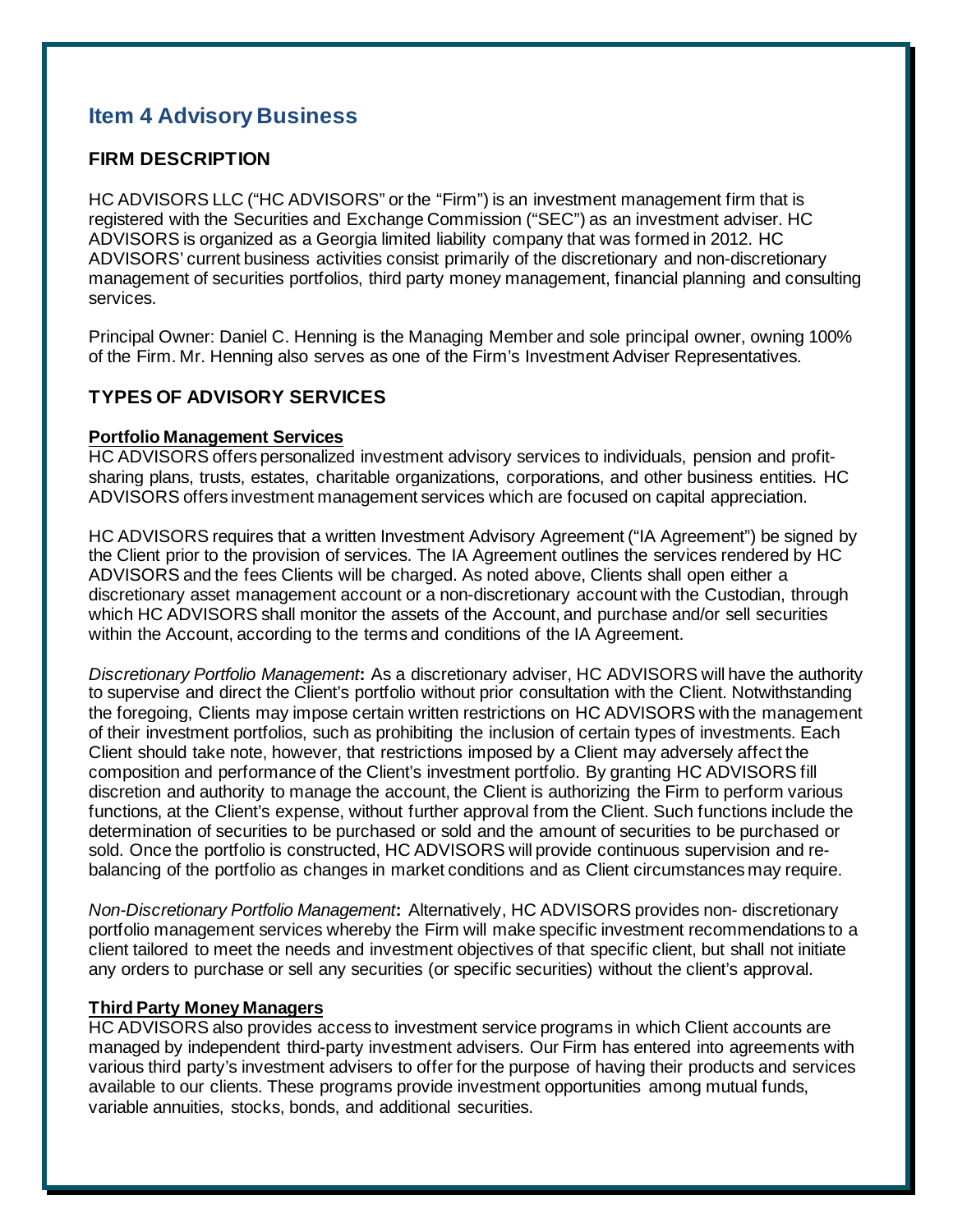HC ADVISORS will assist Clients in determining the appropriate allocation of the Client's invested assets among different asset classes, and in turn may select one or more third- party money managers who specialize in each of those asset classes. Our Investment Adviser Representatives ("IAR") meet with Clients to analyze the Client's need(s) of third-party advisory programs or services by collecting the Client's financial information including the client's suitability. Based on the information provided by the Client, HC ADVISORS will assist the Client in determining an appropriate asset allocation amount available with independent third-party money managers based on the investment style and asset classes employed by those money managers. Clients will receive a separate Form ADV Part 2A of each selected third-party money manager and will enter into a separate investment management agreement with each third-party money manager selected by HC ADVISORS.

The third-party manager will be granted discretionary trading authority to provide investment supervisory services for that portion of the Client's portfolio allocated to that particular third-party money manager. Under this arrangement, HC ADVISORS does not make any custody arrangements for Client's funds and securities. The money managers will trade independently of one another. There can be no assurance that the trading strategies employed by a third-party money manager will be successful.

Clients are encouraged to obtain and carefully review the contracts and disclosure documents, including Form ADV Part 2A, of the third-party money managers whose services they are considering so they understand fully the services being provided and the fees being charged. The services, reports and contract termination provisions provided by these programs vary as do the costs. We encourage our clients to compare programs.

#### **Financial Planning and Consulting Services**

To the extent requested by the Client, HC ADVISORS may determine to provide financial planning and/or consulting services. HC ADVISORS engages in broad-based, modular, and consultative financial planning services. Broad-based financial planning advice will typically involve providing a variety of services, principally advisory in nature, to Clients regarding the management of their financial resources based upon an analysis of their individual needs. An IAR of HC ADVISORS will meet with the Client to gather pertinent information about the Client's financial circumstances and objectives. HC ADVISORS may also use financial planning software to determine the Client's current financial position and to define and quantify the Client's long-term goals and objectives. Once such information has been reviewed and analyzed, a written financial plan – designed to achieve the Client's stated financial goals and objectives – will be produced and presented to the Client.

For Clients that require advice on a single aspect of their finances, HC ADVISORS offers modular financial planning/general consulting services.

Clients are generally required to enter into a Financial Planning and Consulting Agreement with HC ADVISORS setting forth the terms and conditions of the engagement (including termination), describing the scope of the services to be provided, and the portion of the fee that is due from the Client prior to HC ADVISORS commencing services.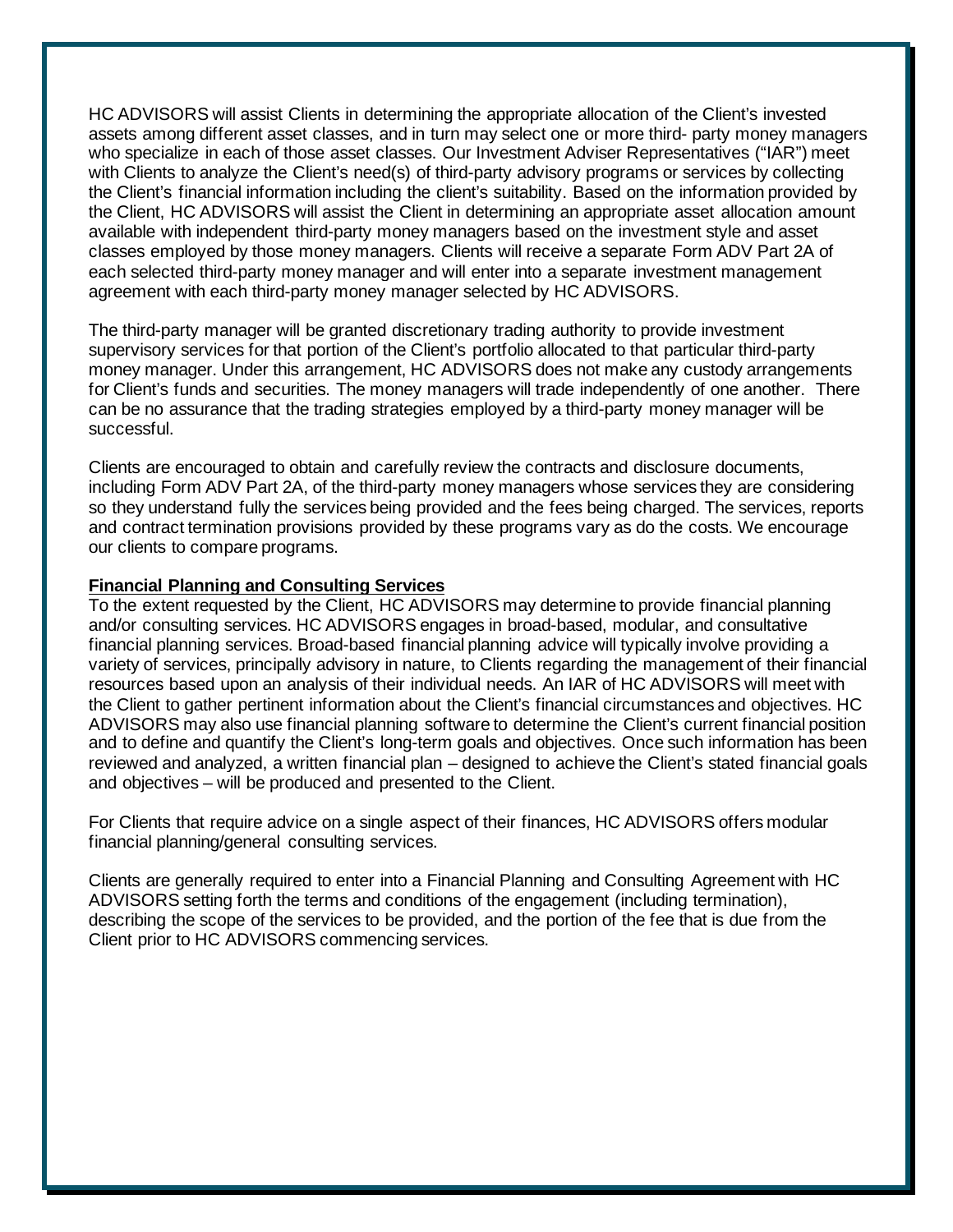#### **TAILORED RELATIONSHIPS**

#### **Portfolio Management Services**

HC ADVISORS shall provide investment advisory services tailored to the specific needs and objectives of each Client. HC ADVISORS will tailor its advisory services to its client's individual needs based on meetings and completion of a client profile. If clients wish to impose certain restrictions on investing in certain securities or types of securities, the Firm will address those restrictions with the client to have a clear understanding of the client's requirements.

#### **Third Party Money Managers**

The selection of third-party money manager is based on individual needs of our Clients and the suitability of products and services. Our advice is based on a thorough assessment of our Client's goals, objectives, investment horizon, and risk tolerance and the investment philosophy of the thirdparty money manager.

#### **Financial Planning Services**

Financial plans are based on the Client's financial situation at the time the plan is presented and are based on financial information disclosed by the Client to HC ADVISORS. Clients are advised that certain assumptions may be made with respect to interest and inflation rates and use of past trends and performance of the market and economy. Past performance is in no way an indication of future performance. HC ADVISORS cannot offer any guarantees or promises that the Client's financial goals and objectives will be met. As the Client's financial situation, goals, objectives, or needs change, the Client must notify HC ADVISORS promptly.

#### **WRAP FEE PROGRAMS**

Wrap Fee Programs are arrangements between broker-dealers, investment advisers, banks and other financial institutions and affiliated and unaffiliated investment advisers through which the Clients of such firms receive discretionary investment advisory, execution, clearing and custodial services in a "bundled" form. In exchange for these "bundled" services, the Clients pay an all-inclusive (or "wrap") fee determined as a percentage of the assets held in the wrap account. HC ADVISORS does not participate in and is not a sponsor of any wrap fee program(s).

#### **Assets Under Management**

As of December 31, 2019, we provide continuous management services for \$286,900,688 in client assets on a discretionary basis, and \$6,812,776 in client assets on a non-discretionary basis.

## <span id="page-5-0"></span>**Item 5 Fees and Compensation**

#### **ADVISORY FEES DESCRIPTION AND BILLING PROCEDURES**

The fees charged are calculated as described below and are not charged on the basis of a share of capital gains upon, or capital appreciation of, the funds, or any portion of the funds of an advisory client.

#### **Portfolio Management Services**

On an annual basis, the fees for portfolio management services, subject to negotiation, are based on a maximum of 0.375% per quarter (1.5% per annum) of the assets under management. The management fee is paid quarterly in advance, on the first business day of each calendar quarter, based on the net asset value of the Account on the last day of the previous quarter. Fees will be assessed pro-rata in the event the portfolio management agreement is executed at any time other than the first day of a calendar quarter. The minimum annual fee is \$3,750.00.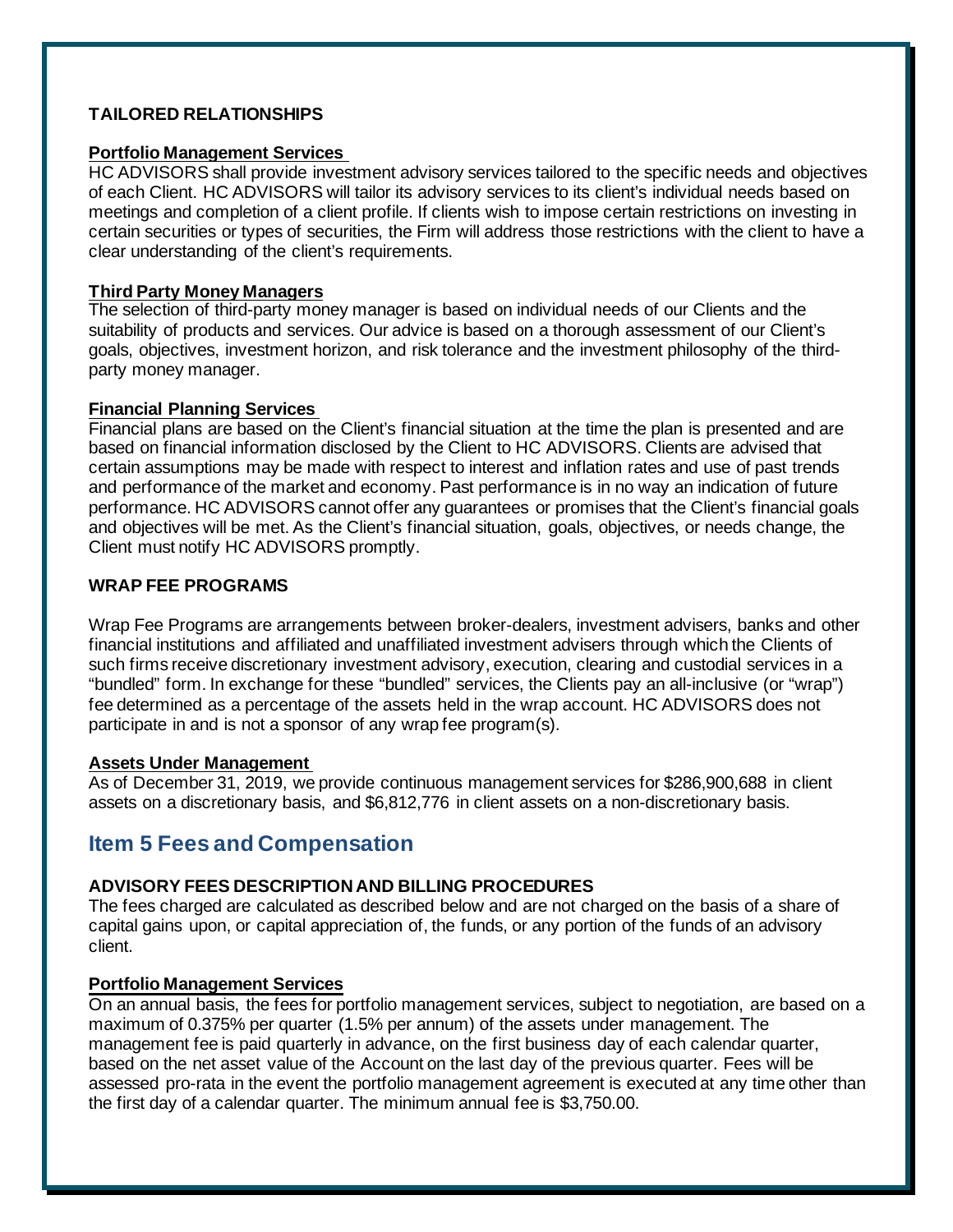At its discretion, HC ADVISORS may allow the accounts of members of the same household to be aggregated for purposes of determining the advisory fee. HC ADVISORS may allow such aggregation, for example, where HC ADVISORS services accounts on behalf of minor children of current Clients, individual and joint accounts for a spouse, and other types of related accounts. This consolidation practice is designed to allow Clients the benefit of an increased asset total, which could potentially cause the accounts to be assessed a reduced advisory fee based on the breakpoints available in HC ADVISORS' fee schedule as stated above.

The payment of fees will be debited from the Client's account in accordance with the IA Agreement, and are paid by the qualified custodian holding the Client's funds and securities. Payment of portfolio management fees will be made directly from the Client account by the custodian provided that the following requirements are met:

- The Client provides written authorization permitting the fees to be paid directly from the Client's account held by the custodian. The Firm does not have access to Client funds for payment of fees without Client consent in writing. Under certain circumstances and upon request by the Client, a direct bill/invoice will be sent to the Client.
- The custodian agrees to provide the Client a statement, at least quarterly, indicating all amounts dispersed from the account including the amount of the advisory fee paid directly to the Firm.

Portfolio Management fees and services are separate and distinct from Financial Planning fees and services.

#### **Third Party Money Managers**

Advisory fees are billed in accordance with the third-party money manager's fee structure.

Under this arrangement, the Clients pay the third-party money managers the program fees including the advisory fees, as disclosed in the advisory agreements and Form ADV Part 2A for services performed in connection with the third-party money manager's products or services. Typically, those fees are payable quarterly either in advance or arrears. As outlined in each IA with a third-party money manager, the fees typically will be deducted directly from the Client's account.

The final fee is determined in conjunction with the program selected, the size of the account, and the services covered. The final fee and other charges exclusive of fees such as, brokerage, clearance, custody, and administrative services will be fully disclosed in the third-party money manager's advisory contract. HC ADVISORS may receive referral fees from the third-party money managers. Clients must acknowledge such compensation arrangement by signing the solicitor's acknowledgement.

#### **Financial Planning and Consulting Services**

HC ADVISORS charges either an hourly fee of \$150 to \$480 or a fixed fee ranging from \$1,500 - \$4,000 for broad-based financial planning services, depending on the scope and complexity of the plan, the Client's situation, and the Client's objectives. The fee is negotiable depending on the scope and complexity of the plan, the Client's situation and financial objectives. An estimate of the total time/cost will be determined at the start of the advisory relationship. In limited circumstances, the time/cost could potentially exceed the initial estimate. In such cases, the Firm will notify the Client and may request that the Client approve the additional fee.

For modular and/or consultative financial planning services, HC ADVISORS charges an hourly fee of \$350. The hourly fee is negotiable depending on the scope and complexity of the plan, the Client's situation and objectives. An estimate of the total time/cost will be determined at the start of the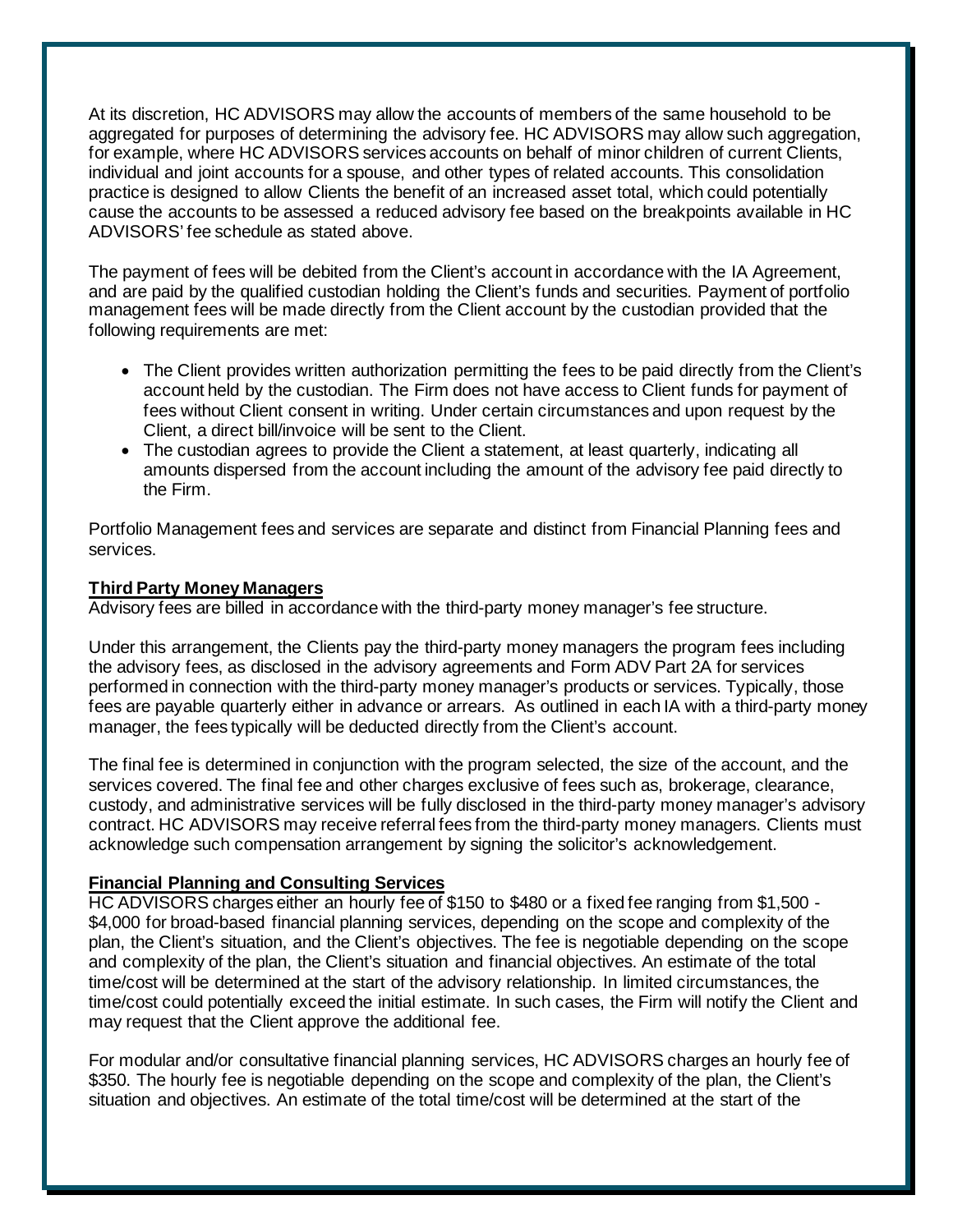advisory relationship. In limited circumstances, the time/cost could potentially exceed the initial estimate. In such cases, the Firm will notify the Client and may request that the Client approve the additional fee.

HC ADVISORS may waive or lower financial planning fees where the Client has engaged HC ADVISORS for other advisory services. Client are not obligated to implement the financial plan through any of the Firm's other investment advisory services. Further, Clients may act on recommendations by placing securities transaction with any brokerage firm.

All financial planning and consulting fees are due upon completion of services.

#### **Other Fees and Payments**

There may be additional fees or charges that result from the maintenance of your account. These fees are imposed by third parties in connection with investments made through your account, including but not limited to, no-load mutual fund 12(b)-1 distribution fees, certain deferred sales charges on previously purchased mutual funds, and IRA and Qualified Retirement Plan fees.

#### **TERMINATION/REFUND POLICY**

Clients may request to terminate their advisory contract, whether fixed fee, hourly, or percentage of assets under management with HC ADVISORS, in whole or in part, by providing advanced written notice.

The portfolio management agreement may be terminated upon thirty days written notice to the Firm. HC ADVISORS' management fee may be payable in advance. In those instances where HC ADVISORS management fee is paid in advance, upon termination, any fees paid in advance will be prorated to the date of termination and any excess will be refunded to Client. Any other fees paid in advance will be prorated to the date of termination and any excess will be refunded to Client. Client's advisory agreement with the Advisor is non- transferable without Client's written approval.

Clients may terminate the financial planning agreement by providing written notice to the Firm. Clients will incur a pro rata charge for services rendered prior to the termination of the agreement. Fees are due in arrears. Refunds are not applicable.

### **OTHER COMPENSATION**

HC ADVISORS may execute agreements with other investment advisers and recommend other advisors' services to Clients. In such instances, HC ADVISORS may receive a portion of the adviser's services fee.

Clients should be aware that the receipt of additional compensation by HC ADVISORS and its management persons or employees creates a conflict of interest that may impair the objectivity of the Firm and these individuals when making advisory recommendations. HC ADVISORS assures its Clients that it endeavors at all times to put the interest of its Clients first as part of its fiduciary duty as a registered investment adviser. We will disclose to the Client the existence of all material conflicts of interest, including the potential for HC ADVISORS or its employees to earn compensation from the referral of Clients to other registered investment advisers.

## <span id="page-7-0"></span>**Item 6 Performance-Based Fees and Side-By-Side Management**

Performance Fees are based on a share of the capital gains or capital appreciation of the assets of a Client. Fees based on performance means that HC ADVISORS would participate directly in the account's results. **HC ADVISORS currently does not accept Performance-Based Fees**.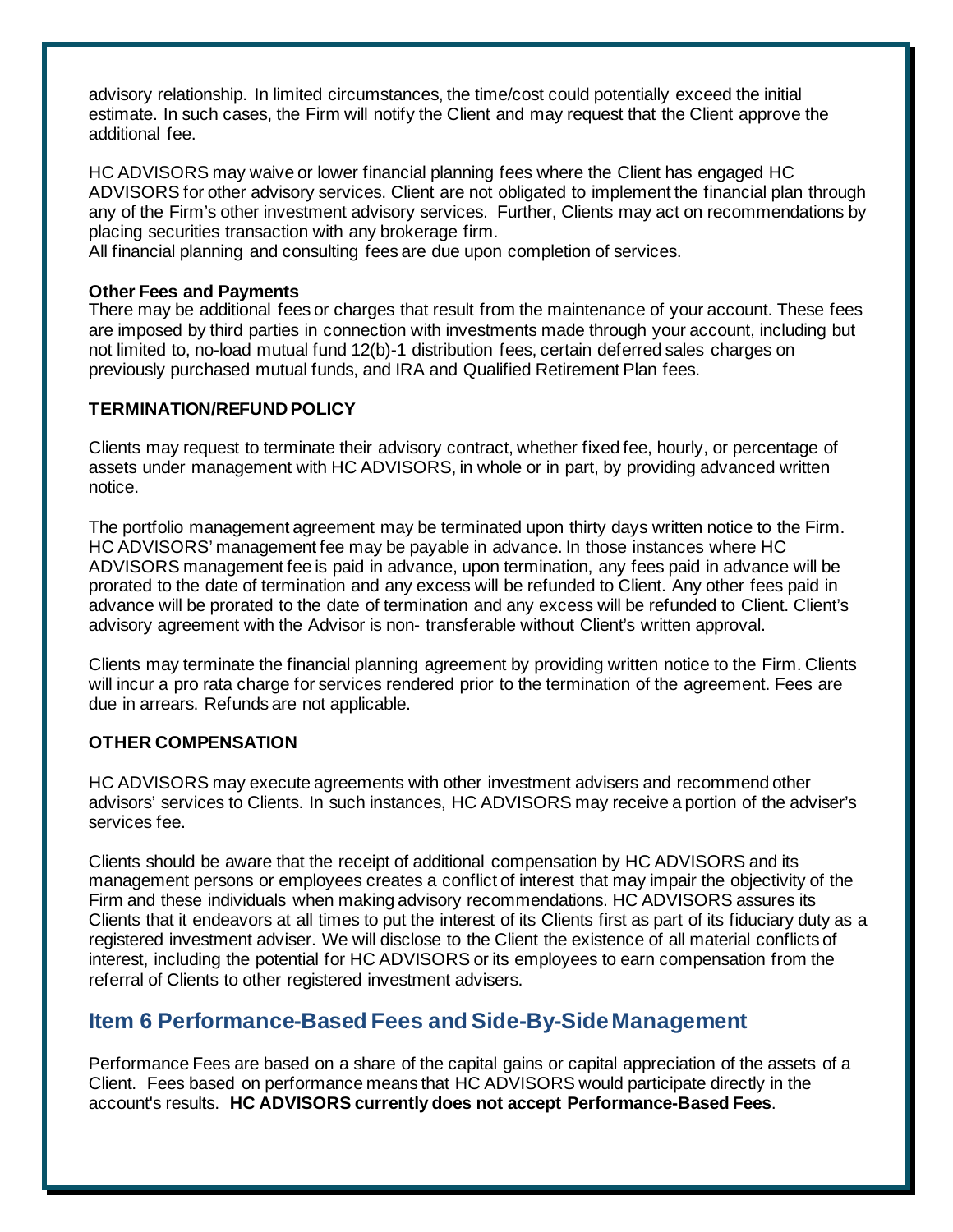"Side-by-Side management" refers to a situation in which the same Adviser manages accounts that are billed based on a percentage of assets under management ("Management Fee") and at the same time manages other accounts for which fees are assessed on a performance fees basis. Because HC ADVISORS has no performance-based fee account, it does not conduct side-by-side management.

# <span id="page-8-0"></span>**Item 7 Types of Clients**

HC ADVISORS offers personalized investment advisory services to individuals, pension and profitsharing plans, trusts, estates, charitable organizations, corporations, and other business entities**.**

In general, the minimum account size will be \$250,000 or a minimum annual fee of \$3,750 to open and maintain a portfolio management account. HC ADVISORS may waive this minimum account size at its discretion. For example, the Firm may waive the minimum if the Client appears to have significant potential for increasing his/her assets under management. HC ADVISORS may also combine account values for Clients and their minor children, joint accounts with the Clients and their spouses, and other types of related accounts to meet the stated minimum.

# <span id="page-8-1"></span>**Item 8 Methods of Analysis, Investment Strategies and Risk of Loss**

#### **METHODS OF ANALYSIS AND INVESTMENT STRATEGIES**

HC ADVISORS may utilize one or more of the following methods of analysis when providing investment advice to its Clients:

**Fundamental analysis** of businesses involves analyzing its financial statements and health, its management and competitive advantages and its competitors and markets. Fundamental analysis is performed on historical and present data but with the goal of making financial forecasts. There are several possible objectives; to conduct a company stock valuation and predict its probable price evolution; to make a projection on its business performance; to evaluate its management and make internal business decisions and to calculate its credit risk.

**Technical analysis** is a method of evaluating securities by relying on the assumption that market data, such as charts of price, volume and open interest can help predict future (usually short-term) market trends. Technical analysis assumes that market psychology influences trading in a way that enables predicting when a stock will rise or fall.

**Cyclical analysis** of economic cycles is used to determine how these cycles affect the returns of an investment, an asset class or an individual company's profits. Cyclical risks exist because the broad economy has been shown to move in cycles, from periods of peak performance followed by a downturn, then a trough of low activity. Between the peak and trough of a business or other economic cycle, investments may fall in value to reflect the uncertainty surrounding future returns as compared with the recent past.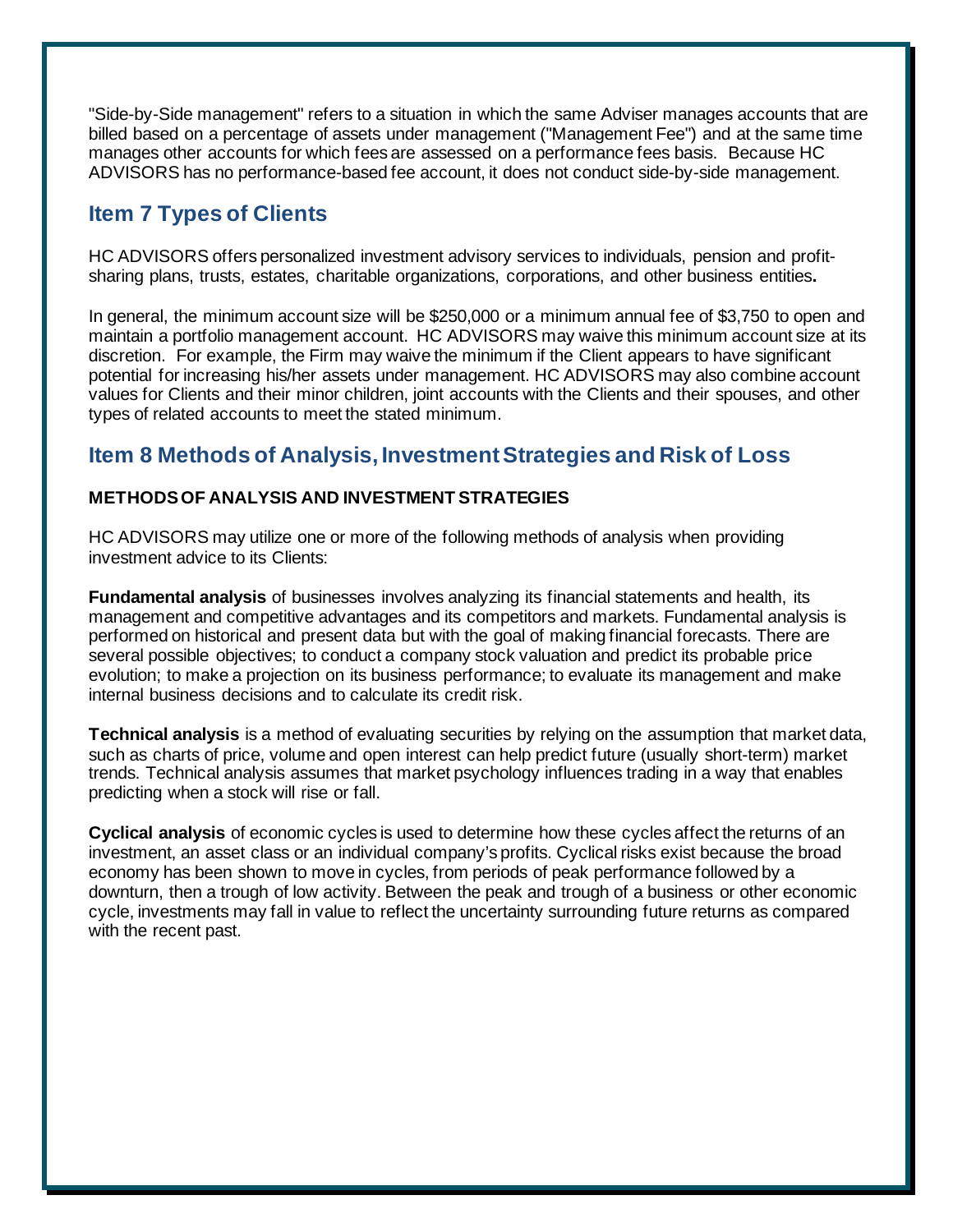#### **INVESTMENT STRATEGIES**

#### **Portfolio Management Services**

HC ADVISORS may utilize the following investment strategies when implementing investment advice given to Clients:

**Long Term Purchases** - securities purchased with the expectation that the value of those securities will grow over a relatively long period, generally greater than one year. Long- term purchases may be affected by unforeseen long-term changes in the company in which you are invested or in the overall market.

**Short Term Purchases** - securities purchased with the expectation that they will be sold within a relatively short period of time, generally less than one year, to take advantage of the securities' shortterm price fluctuations. We may use this strategy occasionally when we determine that it is suitable given your stated investment objectives and tolerance for risk.

**Trading** - securities purchased with the expectation that they will be sold within a very short period of time, generally within 30 days. Trading is not a fundamental part of our overall investment strategy, but we may use this strategy occasionally when we determine that it is suitable given your stated investment objectives and tolerance for risk. Frequent trading strategies may be used occasionally in an effort to capture significant market gains and avoid significant losses during a volatile market. However, frequent trading can negatively affect investment performance, particularly through increased brokerage and other transactional costs and taxes.

**Balance Strategy** - A portfolio allocation and management method aimed at balancing risk and return. Such portfolios are generally divided equally between equities and fixed- income securities. Although the balanced investment strategy aims to balance risk and return, it does carry more risk than those strategies aiming at capital preservation or current income. In other words, the balanced investment strategy is a somewhat aggressive strategy, and is suitable for those investors who have some tolerance for risk with a longer time horizon (generally over five years).

**Long Term Buy and Hold** - Buy and hold is a long-term investment strategy based on the view that in the long run financial markets give a good rate of return despite periods of volatility or decline. This viewpoint also holds that short-term market timing (the concept that one can enter the market on the lows and sell on the highs) does not work for small accounts or inexperienced investors, so it is better to simply buy and hold. The risk involved with this type of strategy is that, if you need your money in the short term, you may not be able to wait for the market to recover from a downturn.

**Modern Portfolio Theory (MPT)** - is a theory created by economists, who try to understand the market as a whole, as opposed to business analysts, who look for what makes each investment opportunity unique. MPT attempts to maximize portfolio expected return for a given amount of portfolio risk, or equivalently minimize risk for a given level of expected return, by carefully choosing the proportions of various assets. MPT is a mathematical formulation of the concept of diversification in investing, with the aim of selecting a collection of investment assets that has collectively lower risk than any individual asset. The risk, return, and correlation measures used by MPT are mathematical statements about the future. In practice, investors must substitute predictions based on historical measurements of asset return and volatility for these values in the equations. Very often, such expected values fail to take account of new circumstances, which did not exist when the historical data was generated.

**Margin** - Buying on margin means borrowing money from a broker to purchase stock. Margin trading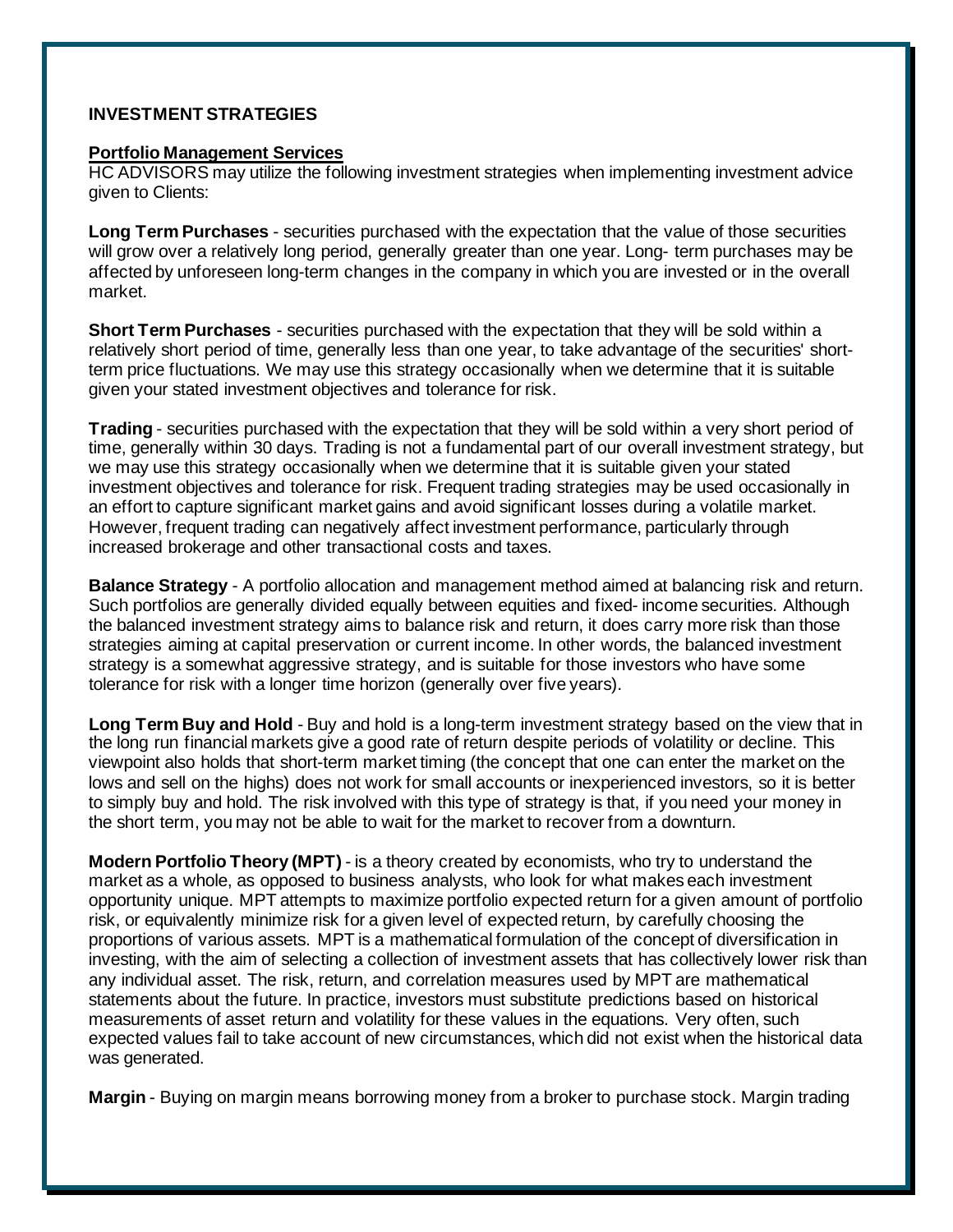allows you to buy more stock than you would be able to normally. An initial investment of at least \$2,000 is required for a margin account, though some brokerages require more. This deposit is known as the minimum margin. Once the account is opened and operational, you can borrow up to 50% of the purchase price of a stock. This portion of the purchase price that you deposit is known as the initial margin. Some brokerages require you to deposit more than 50% of the purchase price. Not all stocks qualify to be bought on margin. When you sell the stock in a margin account, the proceeds go to your broker against the repayment of the loan until it is fully paid. There is also a restriction called the maintenance margin, which is the minimum account balance you must maintain before your broker will force you to deposit more funds or sell stock to pay down your loan. When this happens, it is known as a margin call. If for any reason you do not meet a margin call, the brokerage has the right to sell your securities to increase your account equity until you are above the maintenance margin. Additionally, your broker may not be required to consult you before selling. Under most margin agreements, a firm can sell your securities without waiting for you to meet the margin call and you cannot control which stock is sold to cover the margin call. You also have to pay the interest on your loan. The interest charges are applied to your account unless you decide to make payments. Over time your debt level increases as interest charges accrue against you. As debt increases, the interest charges increase, and so on. Therefore, buying on margin is mainly used for short- term investments. The longer you hold an investment, the greater the return that is needed to break even. In volatile markets, prices can fall very quickly. You can lose more money than you have invested.

**Options** - Options are complex securities that involve risks and are not suitable for everyone. Option trading can be speculative in nature and carry substantial risk of loss. It is generally recommended that you only invest in options with risk capital. An option is a contract that gives the buyer the right, but not the obligation, to buy or sell an underlying asset at a specific price on or before a certain date (the "expiration date"). The two types of options are calls and puts:

- A call gives the holder the right to buy an asset at a certain price within a specific period of time. Calls are similar to having a long position on a stock. Buyers of calls hope that the stock will increase substantially before the option expires.
- A put gives the holder the right to sell an asset at a certain price within a specific period of time. Puts are very similar to having a short position on a stock. Buyers of puts hope that the price of the stock will fall before the option expires.

Selling options is more complicated and can be even riskier. The option trading risks pertaining to options buyers are:

- Risk of losing your entire investment in a relatively short period of time.
- The risk of losing your entire investment increases if, as expiration nears, the stock is below the strike price of the call (for a call option) or if the stock is higher than the strike price of the put (for a put option).
- European style options, which do not have secondary markets on which to sell the options prior to expiration can only, realize its value upon expiration.
- Specific exercise provisions of a specific option contract may create risks.
- Regulatory agencies may impose exercise restrictions, which stops you from realizing value.

The option trading risks pertaining to options sellers are:

- Options sold may be exercised at any time before expiration.
- Covered Call traders forgo the right to profit when the underlying stock rises above the strike price of the call options sold and continues to risk a loss due to a decline in the underlying stock.
- Writers of Naked Calls risk unlimited losses if the underlying stock rises.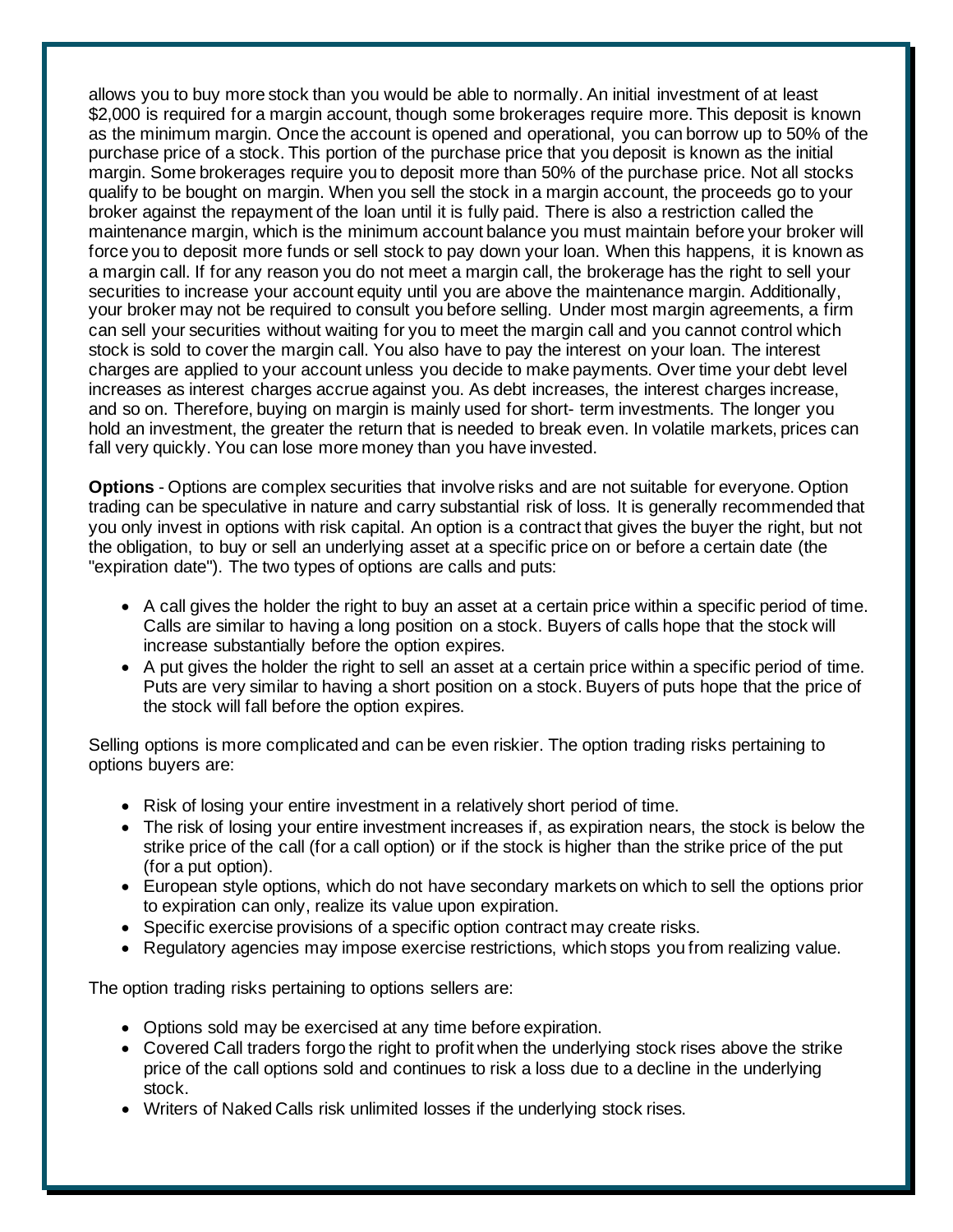- Writers of Naked Puts risk unlimited losses if the underlying stock drops.
- Writers of naked positions run margin risks if the position goes into significant losses. Such risks may include liquidation by the broker.
- Writers of call options can lose more money than a short seller of that stock can on the same rise on that underlying stock. This is an example of how the leverage in options can work against the option trader.
- Writers of Naked Calls are obligated to deliver shares of the underlying stock if those call options are exercised.
- Call options can be exercised outside of market hours such that effective remedy actions cannot be performed by the writer of those options.
- Writers of stock options are obligated under the options that they sold even if a trading market is not available or that they are unable to perform a closing transaction.
- The value of the underlying stock may surge or ditch unexpectedly, leading to automatic exercises.

Other option trading risks are:

- The complexity of some option strategies is a significant risk on its own.
- Option trading exchanges or markets and option contracts themselves are open to changes at all times.
- Options markets have the right to halt the trading of any options, thus preventing investors from realizing value.
- Risk of erroneous reporting of exercise value.
- If an options brokerage firm goes insolvent, investors trading through that firm may be affected.
- Internationally traded options have special risks due to timing across borders.
- Risks that are not specific to options trading include market risk, sector risk and individual stock risk. Option trading risks are closely related to stock risks, as stock options are a derivative of stocks.

**Third Party Money Managers:** The third-party investment managers available through HC ADVISORS may employ various investment strategies to help Clients meet their investment objectives and goals. Recommendations may consist of diversifying assets over several different asset classes.

#### **MATERIAL RISKS OF LOSS**

Clients need to be aware that investing in securities involves risk of loss that Clients need to be prepared to bear.

Every method of analysis has its own inherent risks. To perform an accurate market analysis HC ADVISORS must have access to current/new market information. HC ADVISORS has no control over the dissemination rate of market information; therefore, unbeknownst to HC ADVISORS, certain analyses may be compiled with outdated market information, severely limiting the value of HC ADVISORS' analysis. Furthermore, an accurate market analysis can only produce a forecast of the direction of market values. There can be no assurances that a forecasted change in market value will materialize into actionable and/or profitable investment opportunities.

Different types of investments involve varying degrees of risk, and it should not be assumed that future performance of any specific investment or investment strategy (including the investments and/or investment strategies recommended or undertaken by HC ADVISORS) will be profitable or equal any specific performance level(s). HC ADVISORS does not represent, warrant, or imply that the services or methods of analysis employed by HC ADVISORS can or will predict future results,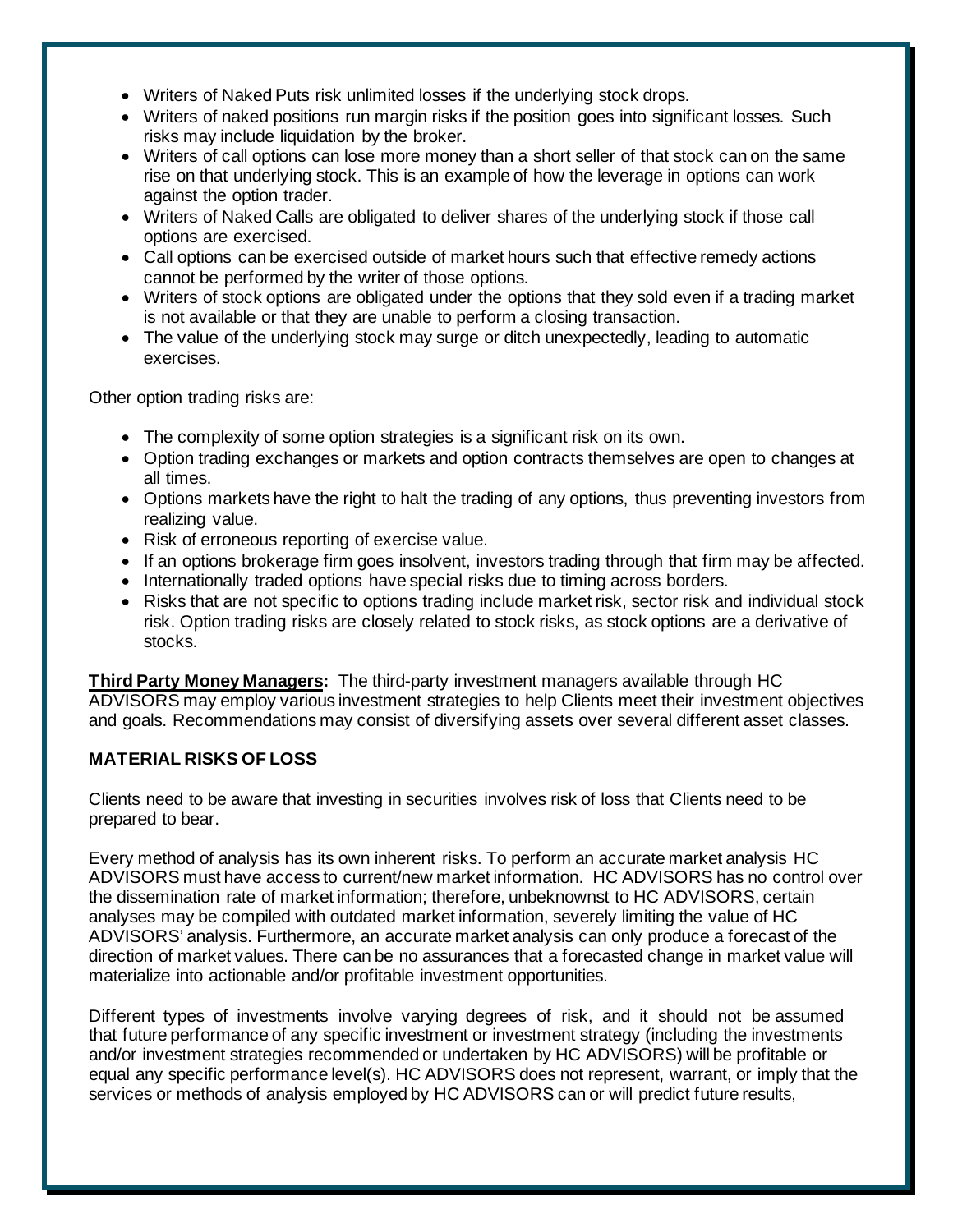successfully identify market tops or bottoms, or insulate Clients from losses due to market corrections or declines.

Notwithstanding the method of analysis or investment strategy employed by our Firm, the assets within your portfolio are subject to risk of devaluation or loss. HC ADVISORS wants you to be aware that there are many different events that can affect the value of your assets or portfolio including, but not limited to, changes in financial status of companies, market fluctuations, changes in exchange rates, trading suspensions and delays, economic reports, and natural disasters.

Although HC ADVISORS' method of analysis and investment strategies do not present any significant or unusual risks, all investment programs have certain risks that are borne by the investor. Our investment approach constantly keeps the risk of loss in mind. We want you to understand that there are inherent risks associated with investing and depending on the risk occurrence; you may suffer LOSS OF ALL OR PART OF YOUR PRINCIPAL INVESTMENT.

**Special Note Regarding Third Party Money Managers**: Clients should read the Form ADV Part 2A of the respective third-party money manager to understand the investment strategies and methods of analysis employed by the third-party money manager, and the risks associated with those. Prospective investors should carefully consider all risks, as there can be no assurance that the asset management programs by the third-party managers will achieve their respective investment objectives or avoid substantial losses.

#### **RECOMMENDATION OF SPECIFIC TYPES OF SECURITIES**

HC ADVISORS does not primarily recommend a particular type of security. Investments may include, but are not limited to, Exchange listed securities, over the counter securities, Exchange Traded Funds (ETF), Mutual Funds, Municipal securities, Foreign securities, CD's and United States Government Securities. We may provide advice on any other type of security which the client may have in their portfolio when they open an account with us. .

Clients should be advised of the following risks when investing in these types of securities: Mutual funds and ETFs are professionally managed collective investment systems that pool money from many investors and invest in stocks, bonds, short-term money market instruments, other mutual funds, other securities, or any combination thereof. The fund will have a manager that trades the fund's investments in accordance with the fund's investment objective. While mutual funds and ETFs generally provide diversification, risks can be significantly increased if the fund is concentrated in a particular sector of the market, primarily invests in small cap or speculative companies, uses leverage (i.e., borrows money) to a significant degree, or concentrates in a particular type of security (i.e., equities) rather than balancing the fund with different types of securities. ETFs differ from mutual funds since they can be bought and sold throughout the day like stock and their price can fluctuate throughout the day. The returns on mutual funds and ETFs can be reduced by the costs to manage the funds. In addition, while some mutual funds are "no load" and charge no fee to buy into, or sell out of, the fund, other types of mutual funds charge such fees, which can also reduce returns. Mutual funds can also be "closed end" or "open end." So-called "open end" mutual funds continue to allow in new investors indefinitely, which can dilute other investors' interests.

## <span id="page-12-0"></span>**Item 9 Disciplinary Information**

Clients should be aware that its predecessor firm, PFM Capital Management, LLC & Daniel C. Henning were the subject of a civil lawsuit in 2004 by a former client who alleged various state law claims involving breach of fiduciary duty, et al. The matter was settled prior to any litigation, with the amount being wholly funded by PFM Capital Management.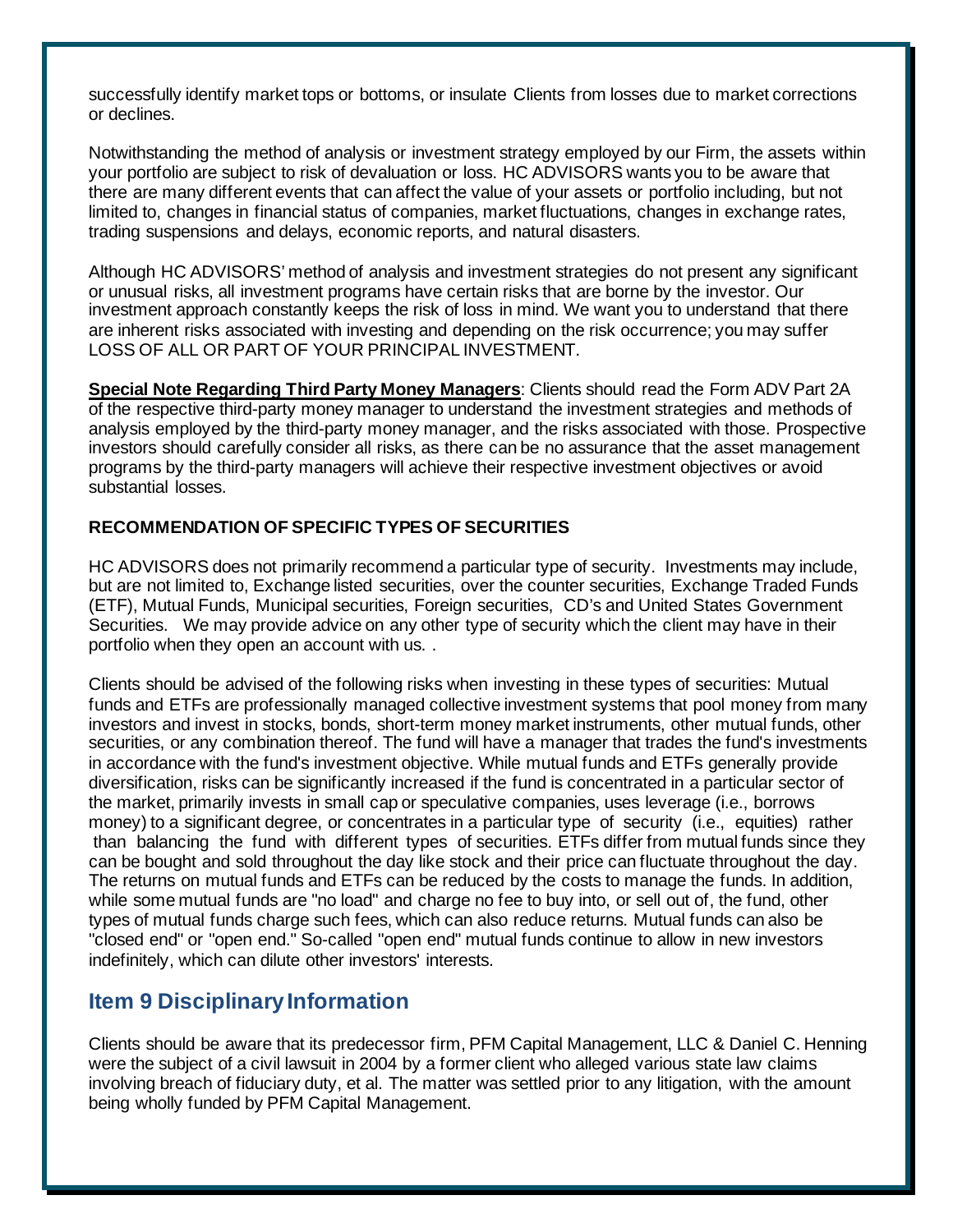# <span id="page-13-0"></span>**Item 10 Other Financial Industry Activities and Affiliations**

#### **FINANCIAL INDUSTRY ACTIVITIES**

HC ADVISORS is not a registered broker-dealer and does not have an application pending to register as a broker-dealer. Furthermore, none of HC ADVISORS' management or supervised persons is as a registered representative or has an application pending to register as representatives of a brokerdealer.

#### **FINANCIAL INDUSTRY AFFILIATIONS**

HC ADVISORS is not registered as a Futures Commission Merchant, Commodity Pool Operator, or Commodity Trading Advisor and does not have an application pending to register as such. Furthermore, none of HC ADVISORS' management or supervised persons is registered as, or has applications pending to register as associated persons of the foregoing entities.

#### **OTHER MATERIAL RELATIONSHIPS**

Daniel C. Henning, the principal owner of HC ADVISORS, is also the principal owner of Henning, Dowdy & Jones LLC (HDJ), a Georgia limited liability company that is an accounting firm. HC ADVISORS may recommend HDJ to Clients in need of accounting and/or tax services; likewise, clients of HDJ may be referred to HC ADVISORS for portfolio management and financial planning services. Tax and account services are separate and distinct from the advisory services of HC ADVISORS, and those are provided for separate and typical compensation. Clients of HC ADVISORS are not obligated to use the services of HDJ. Mr. Henning spends a portion of his time engaged in tax and accounting related services during certain times of the year but expect that he will spend the majority of his professional time in his capacity with HC ADVISORS.

The arrangement that HC ADVISORS has with HDJ presents a conflict of interest as HC ADVISORS may have a financial incentive to recommend the services of HDJ. Although HC ADVISORS believes that the compensation charged by HDJ is competitive, such compensation may be higher than fees charges to other firms providing the same or similar services. Clients may obtain comparable services and/or lower fees through other firms.

HC ADVISORS does not have any other arrangements that are material to its advisory or its Clients with a related person who is a broker-dealer, investment company, other investment adviser, financial planning firm, commodity pool operator, commodity trading adviser or futures commission merchant, banking or thrift institution, accounting firm, law firm, insurance company or agency, pension consultant, or an entity that creates or packages limited Funds other than those already disclosed herein.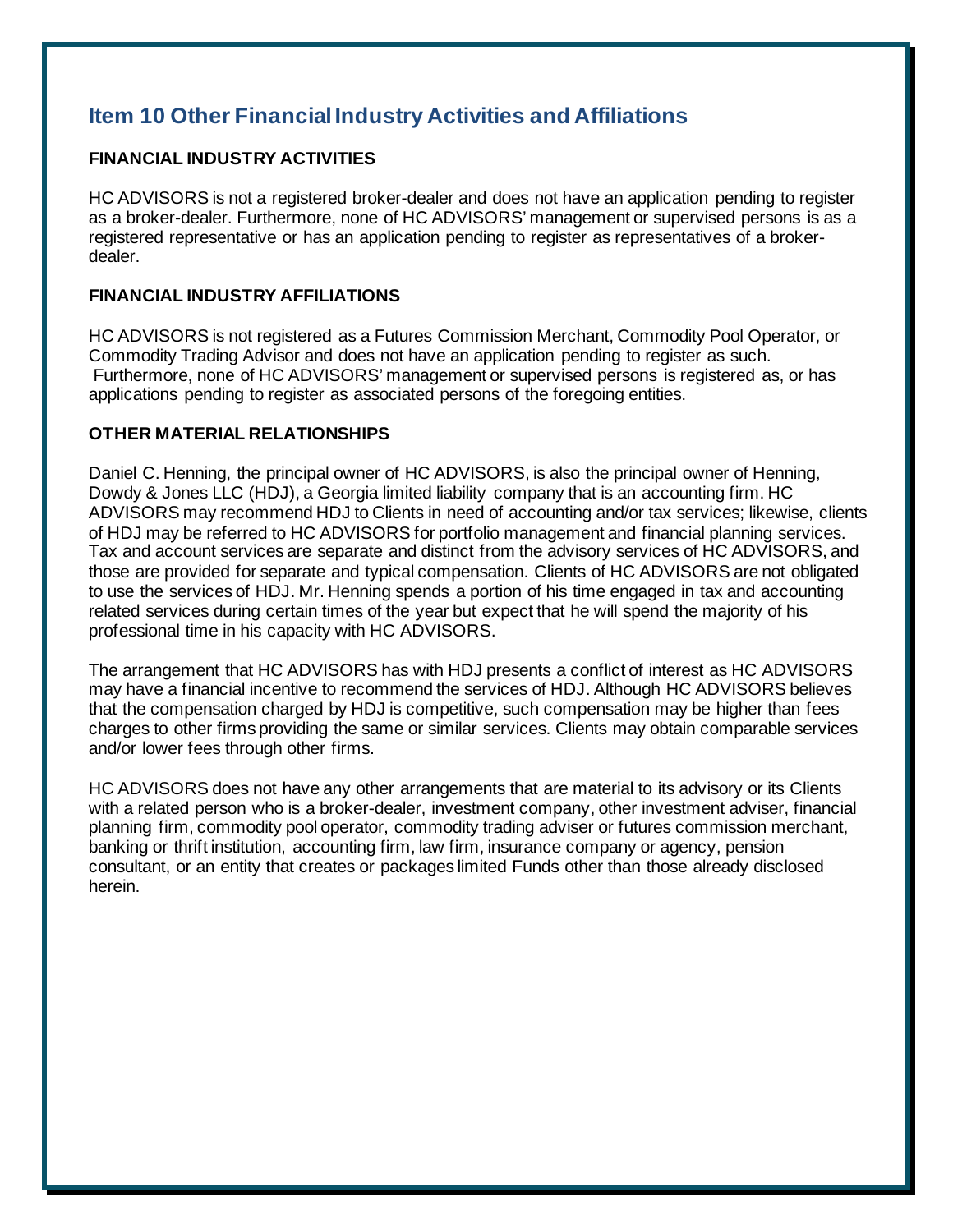#### **OTHER INVESTMENT ADVISERS**

HC ADVISORS participates in programs with independent money managers and is compensated based on a percentage share of those firm's advisory fees as discussed above in Section 5. All such arrangements are fully disclosed to Clients who grant their approval, in advance. All such arrangements result in no increase in Client expense or HC ADVISORS compensation. Clients should be aware that the additional receipt of compensation by HC ADVISORS and its management persons or employees creates a conflict of interest that may impair the objectivity of HC ADVISORS and these individuals when making advisory recommendations. HC ADVISORS endeavors at all times to put the interest of its Clients first as part of its fiduciary duty. HC ADVISORS takes the following steps to address this conflict of interest:

- Disclose to Clients the existence of all material conflicts of interest, including the potential for HC ADVISORS and its employees to earn compensation from the referral of Clients to other registered investment advisers.
- Collect, maintain and document accurate, complete and relevant Client background information, including the Client's financial goals, objectives and risk tolerance
- Conduct regular reviews of each Client account to verify that all recommendations made to a Client are suitable to the Client's needs and circumstances; and
- Conduct due diligence on selected investment advisers to establish that these advisers are suitable to recommend to Clients of HC ADVISORS.

Clients of HC ADVISORS are not obligated to use the services of any other investment adviser recommended by HC ADVISORS.

# <span id="page-14-0"></span>**Item 11 Code of Ethics, Participation or Interest in Client Transactions and Personal Trading**

#### **CODE OF ETHICS**

All employees of HC ADVISORS must act in an ethical and professional manner. HC ADVISORS has adopted a Code of Ethics, the full text of which is available to Clients and prospective Clients upon request. HC ADVISORS has several goals in adopting this Code. HC ADVISORS' Code of Ethics, which specifically deals with professional standards, insider trading, personal trading, gifts and entertainment, and fiduciary duties, establishes ideals for ethical conduct based upon fundamental principles of openness, integrity, honesty, and trust. The Firm desires to comply with all applicable laws and regulations governing its practice, and the management of HC ADVISORS has determined to set forth guidelines for professional standards, under which all associated persons of HC ADVISORS are to conduct themselves. HC ADVISORS has set high standards, the intention of which is to protect Client interests at all times and to demonstrate its commitment to its fiduciary duties of honesty, good faith and fair dealing with Clients, as well as the procedures for approval and reporting established in the Code of Ethics. All associated persons are expected to adhere strictly to these guidelines. In addition, HC ADVISORS maintains and enforces written policies reasonably designed to prevent the misuse of material non-public information by HC ADVISORS or any person associated with the Firm.

HC ADVISORS will provide a copy of its Code of Ethics to any Client or prospective Client upon request.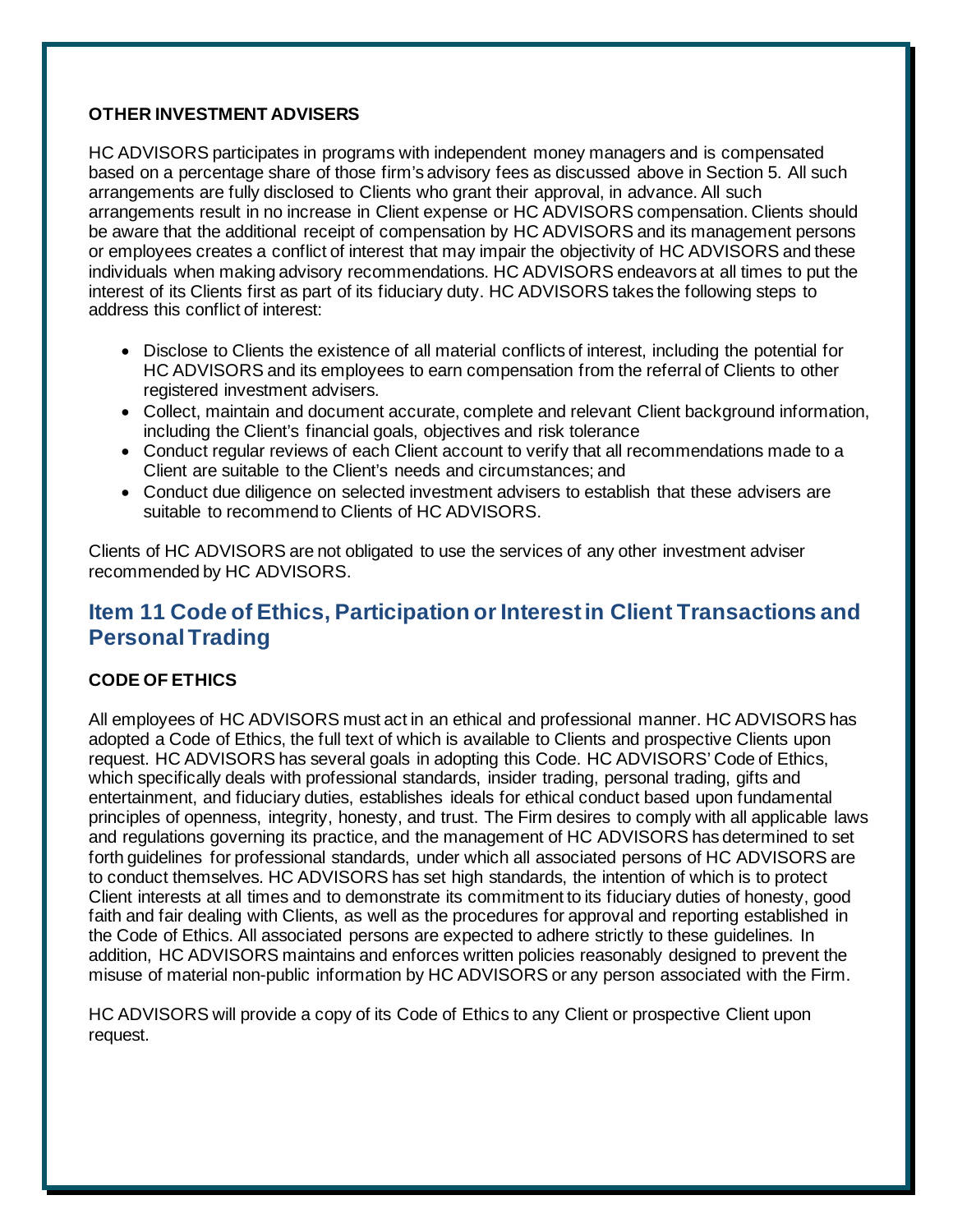#### **PARTICIPATION OF INTEREST IN CLIENT TRANSACTIONS**

HC ADVISORS does not recommend or effect transactions in securities which any related person may have material financial interest.

#### **PROPRIETARY/SIMULTANEOUS TRADING**

At times, HC ADVISORS and/or its affiliated persons may buy or sell securities for their own accounts that we have also recommended to Clients. This presents a conflict of interest. In any instance where similar securities are being bought or sold, we will uphold our fiduciary duty by always transacting on behalf of our Client before transacting for our own benefit. It is the express policy of HC ADVISORS that employees shall not have priority in any purchase or sale over Clients' accounts.

To the extent that related persons are aware of trades in individual issues being considered, recommended, or traded for the Client Accounts, the related persons will make every effort to trade in their own accounts after trades are executed for the Client. To mitigate or remedy any conflicts of interest or perceived conflicts of interest, we will monitor our proprietary and personal trading reports for adherence to our Code of Ethics. HC ADVISORS will always document any transactions that present conflicts of interest. In any instance where similar securities are being bought or sold, we will uphold our fiduciary duty by always transacting on behalf of our Client before transacting for our own benefit.

## <span id="page-15-0"></span>**Item 12 Brokerage Practices**

#### **SELECTION AND RECOMMENDATION**

Clients assets must be maintained in an account at a "qualified custodian," generally a broker-dealer or bank for participation in the advisory programs offered by the Firm.

HC ADVISORS generally recommends that Clients use Charles Schwab & Co., Inc. ("Schwab"), a registered broker-dealer, member SIPC, as the qualified custodian. The arrangements with Schwab are designed to maximize efficiency and to be cost effective to our Clients. By requesting Clients to use our selected custodian, we seek to achieve most favorable execution of Client transactions. HC ADVISORS is independently owned and operated and is not affiliated with Schwab. Schwab will hold Client assets in a brokerage account and buy and sell securities when HC ADVISORS or the Client instructs them to. While HC Advisors may use Schwab as the primary custodian to execute transactions, HC Advisors may use other custodians as HC ADVISORS deems appropriate and subject to HC Advisors' obligation to obtain best execution.

In considering which independent qualified custodian will be the best fit for HC ADVISORS' business model, we evaluated the following factors, which is not an all-inclusive list:

- Financial strength
- **Reputation**
- Reporting capabilities
- Execution capabilities
- Pricing, and
- Types and quality of research

HC ADVISORS generally recommends that you establish an account with a custodial firm with which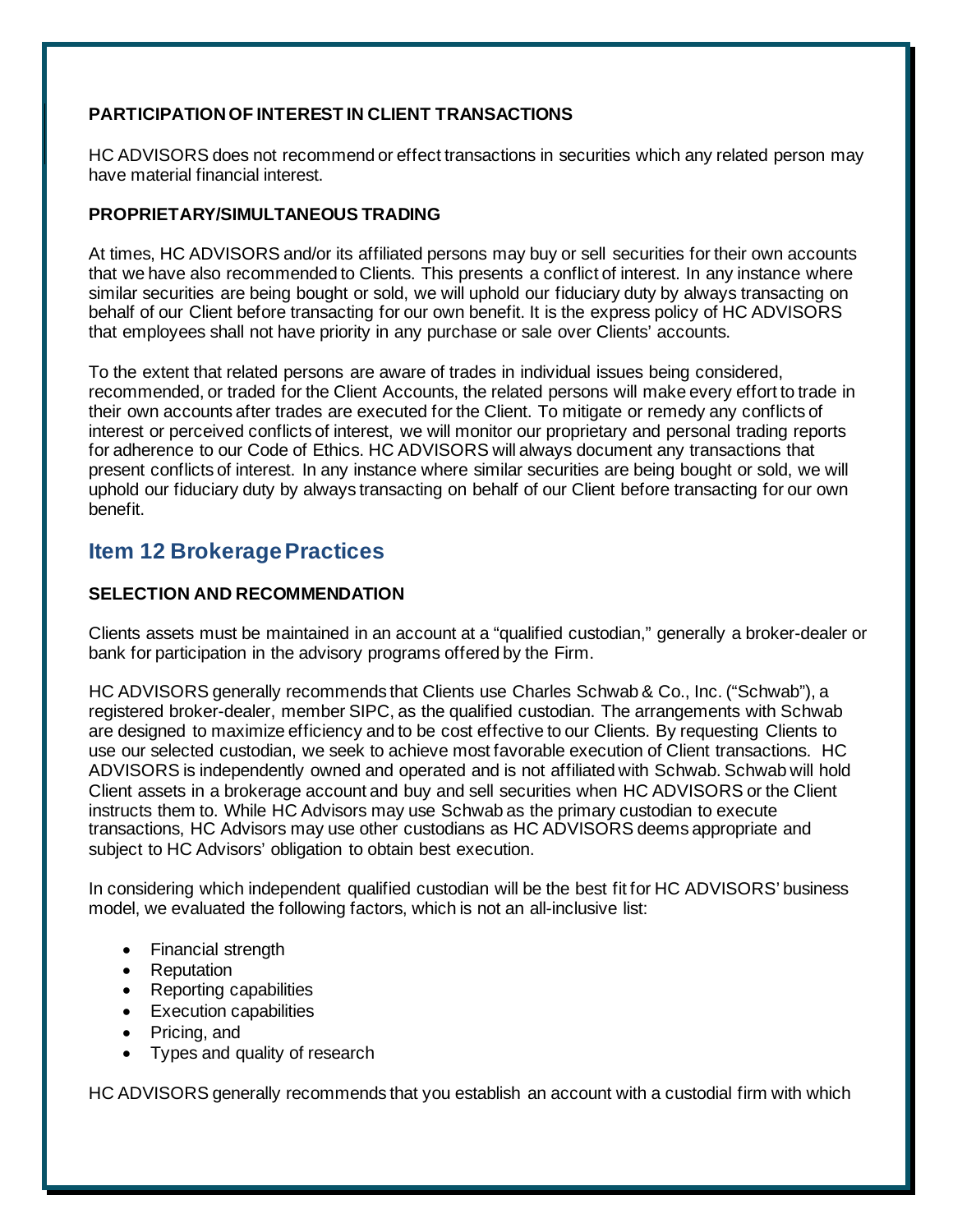HC ADVISORS has an existing relationship. Such relationships may include benefits provided to our firm, including, but not limited to research, market information, and administrative services that help our firm manage your account(s). HC ADVISORS believes that recommended custodians provide quality execution services for our clients at competitive prices. Price is not the sole factor we consider in evaluating best execution. HC ADVSIORS also considers the quality of the brokerage/custodial services provided by the recommended custodians, including the value of research provided, the firm's reputation, execution capabilities, commission rates, and responsiveness to our clients and our firm.

#### **SOFT DOLLAR BENEFITS**

HC ADVISORS does not have any formal soft dollar agreements.

However, HC ADVISORS may receive brokerage and research services from its qualified custodians. These services are within the purview of "soft dollars" benefits pursuant to the "safe harbor" of Section 28(e) of the Securities Exchange Act of 1934, as amended. These services are for the benefit of HC ADVISORS in consideration of the Adviser's allocation of brokerage transactions made on behalf of Clients (on both an agency and net basis) and may not directly benefit Client accounts. The receipt of soft dollar benefits may influence HC ADVISORS' decisions regarding recommending that Clients' establish accounts at the HC ADVISORS preferred custodian, based on HC ADVISORS' interest in receiving brokerage services that benefit HC ADVISORS' business rather than based on the Client's interest in receiving the best value in custody services and the most favorable execution of Client transactions. This is a potential conflict of interest.

HC ADVISORS receives software services and technology for market research and analysis from Schwab. HC ADVISORS believes, however, that its recommendation of Schwab is in the best interests of its Clients. HC ADVISORS believes that its Clients do not pay more for investment transactions effected and assets maintained at Schwab as a result of these arrangements. HC ADVISORS' selection is primarily supported by the scope, quality, and price of Schwab's services (see Item 12 "Selection and Recommendation") and not Schwab's services that benefit only HC ADVISORS.

HC ADVISORS normally receives ancillary benefits, including: receipt of duplicate client confirmations and bundled duplicate statements; access to a trading desk serving adviser participants exclusively; access to block trading which provides the ability to aggregate securities transactions and then allocate the appropriate shares to client accounts; ability to have investment advisory fees deducted directly from client accounts; access to an electronic communication network for client order entry and account information; receipt of compliance publications; and access to mutual funds which generally require significantly higher minimum initial investments or are generally available only to institutional investors. The foregoing benefits are received solely through participation in Schwab, and do not necessarily depend upon the proportion of transactions directed to Schwab.

#### **BROKERAGE FOR CLIENT REFERRALS**

When selecting or recommending broker-dealers to Clients, HC ADVISORS does not consider whether it receives Client referrals from a broker-dealer or third party.

#### **DIRECTED BROKERAGE**

HC ADVISORS will permit Clients to direct the use of a particular brokerage firm. If a Client directs brokerage, HC ADVISORS cannot negotiate commission rates; and, as a result of such directed brokerage Clients may pay higher brokerage commissions than might otherwise be paid if HC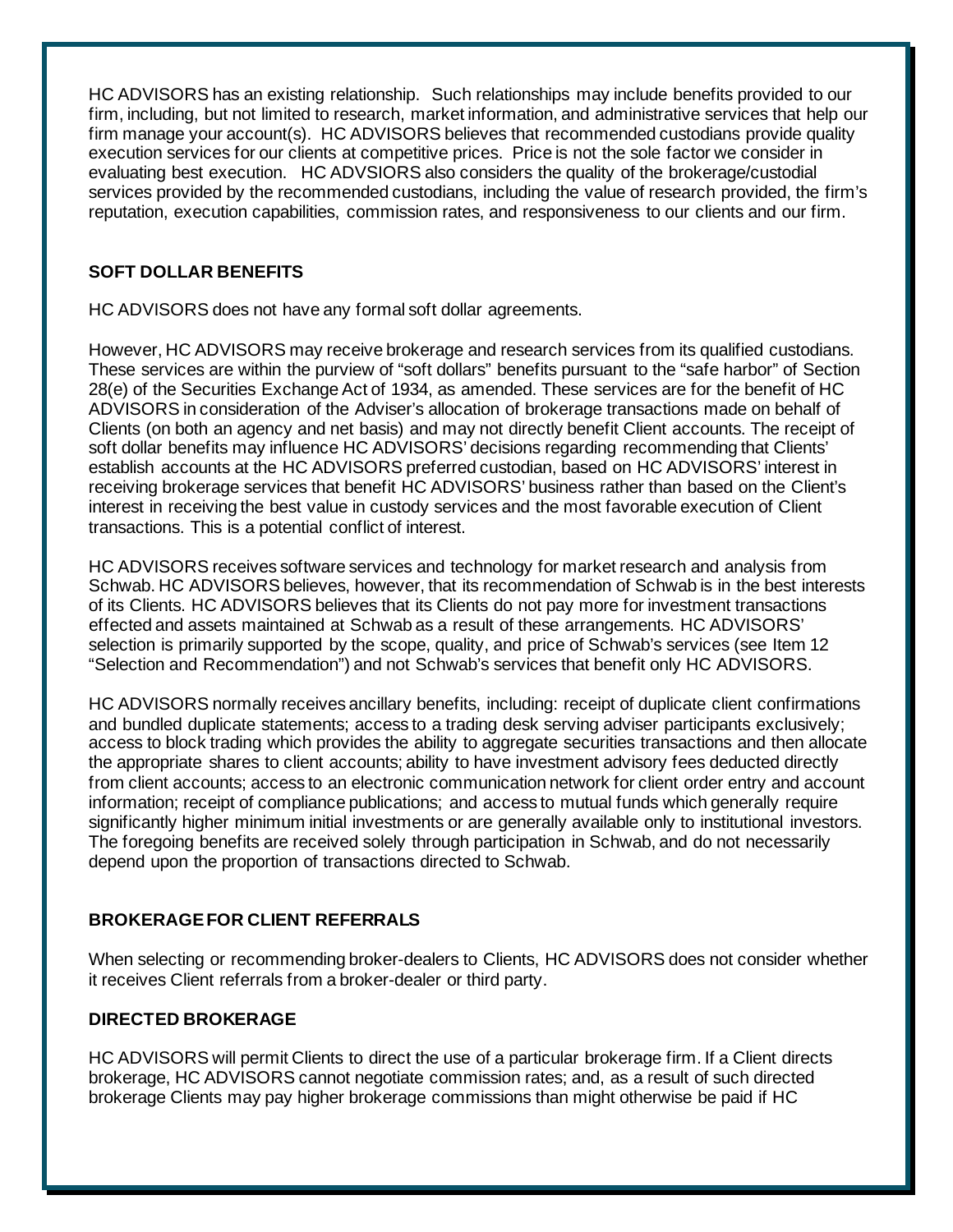ADVISORS were granted discretion to select the broker or custodian to handle the account. Due to the nature of its advisory services, the Firm does not have the authority to negotiate commissions or obtain volume discounts, although the Firm will endeavor to achieve best execution of transactions. In the event that the Client directs HC ADVISORS to effect securities transactions for the Client's accounts through a specific broker-dealer, the Client correspondingly acknowledges that such direction may cause the accounts to incur higher commissions or transaction costs than the accounts would otherwise incur had the Client determined to effect account transactions through alternative clearing arrangements that may be available through HC ADVISORS.

HC ADVISORS reserves the right not to accept a Client account if the Client chooses to select a broker or dealer other than those recommended by HC ADVISORS or one of the major industry custodians with which HC ADVISORS has a working relationship.

#### **ORDER AGGREGATION**

To the extent that HC ADVISORS provides investment management services to its Clients, the transactions for each Client account generally will be effected independently, unless HC ADVISORS decides to purchase or sell the same securities for several clients at approximately the same time. HC ADVISORS may (but is not obligated to) combine or "bunch" such orders to obtain best execution, to negotiate more favorable commission rates or to allocate equitably among HC ADVISORS' Clients differences in prices and commissions or other transaction costs that might have been obtained had such orders been placed independently. Under this procedure, transactions will be averaged as to price and will be allocated among Clients in proportion to the purchase and sale orders placed for each Client account on any given day. This practice is reasonably likely to result in administrative convenience or an overall economic benefit to the Client. Clients also benefit relatively with better purchase or sale execution prices, lower commission expenses or beneficial timing of transactions or a combination of these and other factors. HC ADVISORS shall not receive any additional compensation or remuneration as a result of such aggregation.

HC ADVISORS only combines multiple orders for share of the same securities purchased for discretionary accounts; the Firm does not combine orders for non-discretionary accounts. Nondiscretionary accounts may pay different costs than discretionary accounts pay. Clients who enter into non-discretionary arrangements with the Firm may pay higher commissions, fees, and/or transaction costs than Clients who enter into discretionary arrangements. Mutual Fund shares do not trade in blocks.

**Note Regarding Third Party Money Managers**: Some of HC ADVISORS' investment advisory services involve advising clients with respect to choosing third party money managers to manage their account portfolios. Due to the nature of these consulting agreements, order aggregation is not applicable.

**Trade Error Policy**. HC ADVISORS shall reimburse accounts for losses resulting from HC ADVISORS' trade errors but shall not credit accounts for such errors resulting in market gains. The gains and losses are reconciled within HC ADVISORS' custodian Firm account and HC ADVISORS retains the net gains and losses.

# <span id="page-17-0"></span>**Item 13 Review of Accounts**

#### **PERIODIC REVIEWS**

Investment Adviser Representatives will monitor their respective Client accounts on an ongoing basis and will conduct internal account reviews at least on a quarterly basis. Triggering factors that may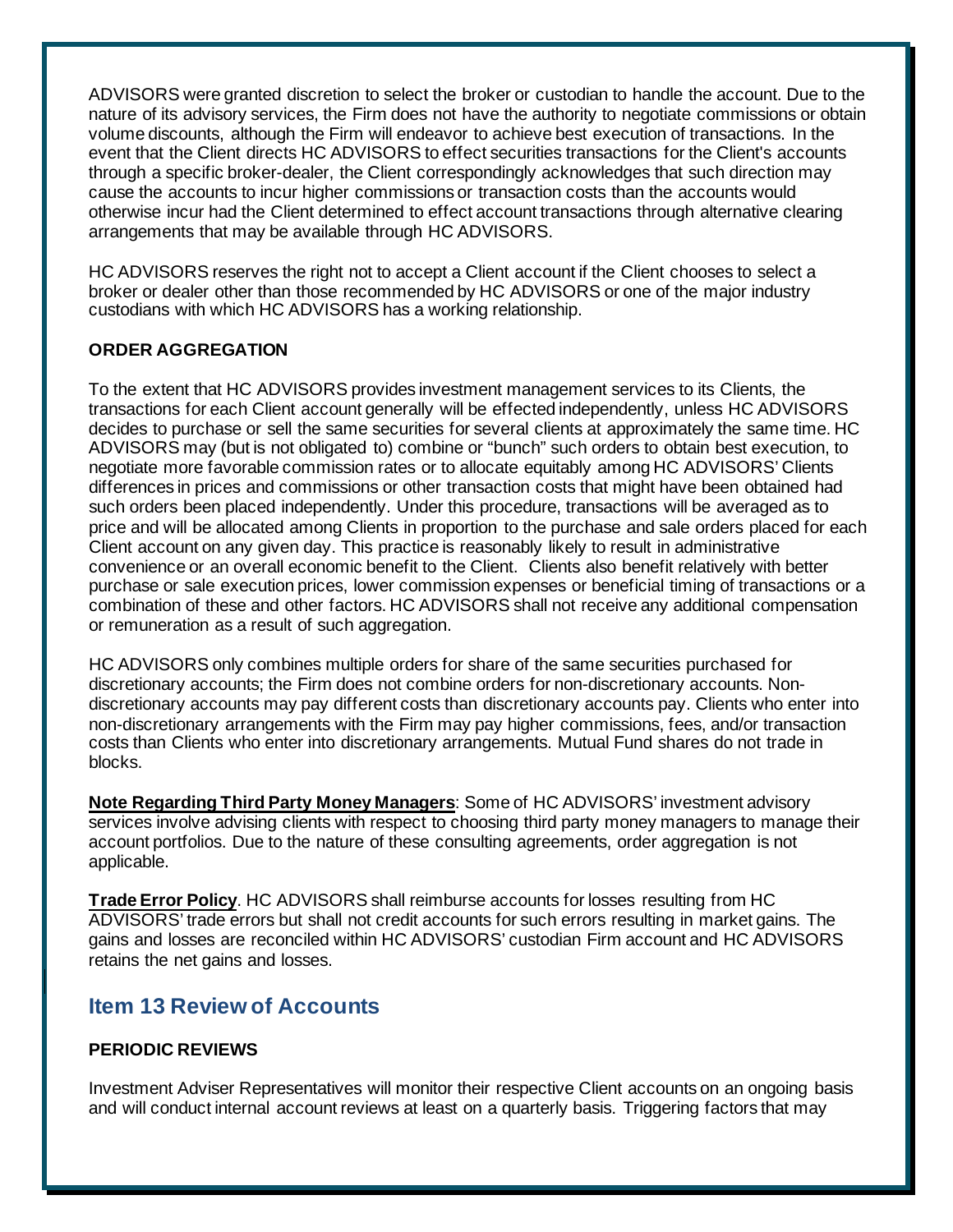stimulate additional reviews of a Client's account include, but are not limited to, the following: changes in economic conditions, changes in the Client's financial situation or investment objectives, and/or the Client's request for an additional review of the account.

Intermittent reviews may be triggered by substantial market fluctuations, economic or political events, or by changes in your financial status (such as retirement, termination of employment, relocation, or inheritance). **Clients are advised to notify HC ADVISORS promptly if there are any material changes to their financial situation, investment objectives, or in the event they wish to place restrictions on their account.**

HC ADVISORS reviews the third-party money managers' investment strategies including current portfolio holdings on a continual basis. We review the investment programs of the third-party money managers to analyze whether your portfolio is aligned with your investment goals and objectives. We may at times monitor the performance of the third-party money managers and if necessary, recommend the new managers.

**Clients are encouraged to notify HC ADVISORS if changes occur in his/her personal financial situation that might adversely affect his/her investment plan.**

#### **CLIENT REPORTS**

Clients will receive a report at least quarterly from the custodian, detailing account performance and account holdings. In addition, the Client will receive other supporting reports from mutual funds, asset managers, trust companies or custodians, insurance companies, broker/dealers and others who are involved with Client accounts.

HC ADVISORS may supplement any such information, at its sole discretion. At its sole discretion, HC ADVISORS may also provide periodic written reports to Clients in conjunction with account reviews.

**Financial Planning and Consulting Services**: HC ADVISORS will review a Client's financial plan upon request. Otherwise, HC ADVISORS does not review or monitor a Client's non- managed assets or review the Client's financial plan.

**Third Party Money Management**: HC ADVISORS does not review reports a Client may receive from the third-party money manager(s). At the request of the Client, HC ADVISORS may meet with the Client and the third-party money manager(s) to discuss asset allocation but will not make recommendations regarding specific investments or provide any regular written reports.

## <span id="page-18-0"></span>**Item 14 Client Referrals and Other Compensation**

#### **ECONOMIC BENEFIT FROM THIRD PARTIES**

HC ADVISORS has the ability to make arrangements with third party money managers. We may receive compensation from third party investment advisory firms for client referrals.

#### **CLIENT REFERRALS**

HC ADVISORS will directly compensate unaffiliated third parties for client referrals and in doing so, the Firm will ensure that its solicitation activities are in compliance with Rule 206(4)-3 and that it complies with applicable state rules which may require registration of such persons. HC ADVISORS intends to enter into written arrangements to pay referral fees to individuals or companies ("solicitors") in connection with any referral of a potential Client who becomes a Client of HC ADVISORS.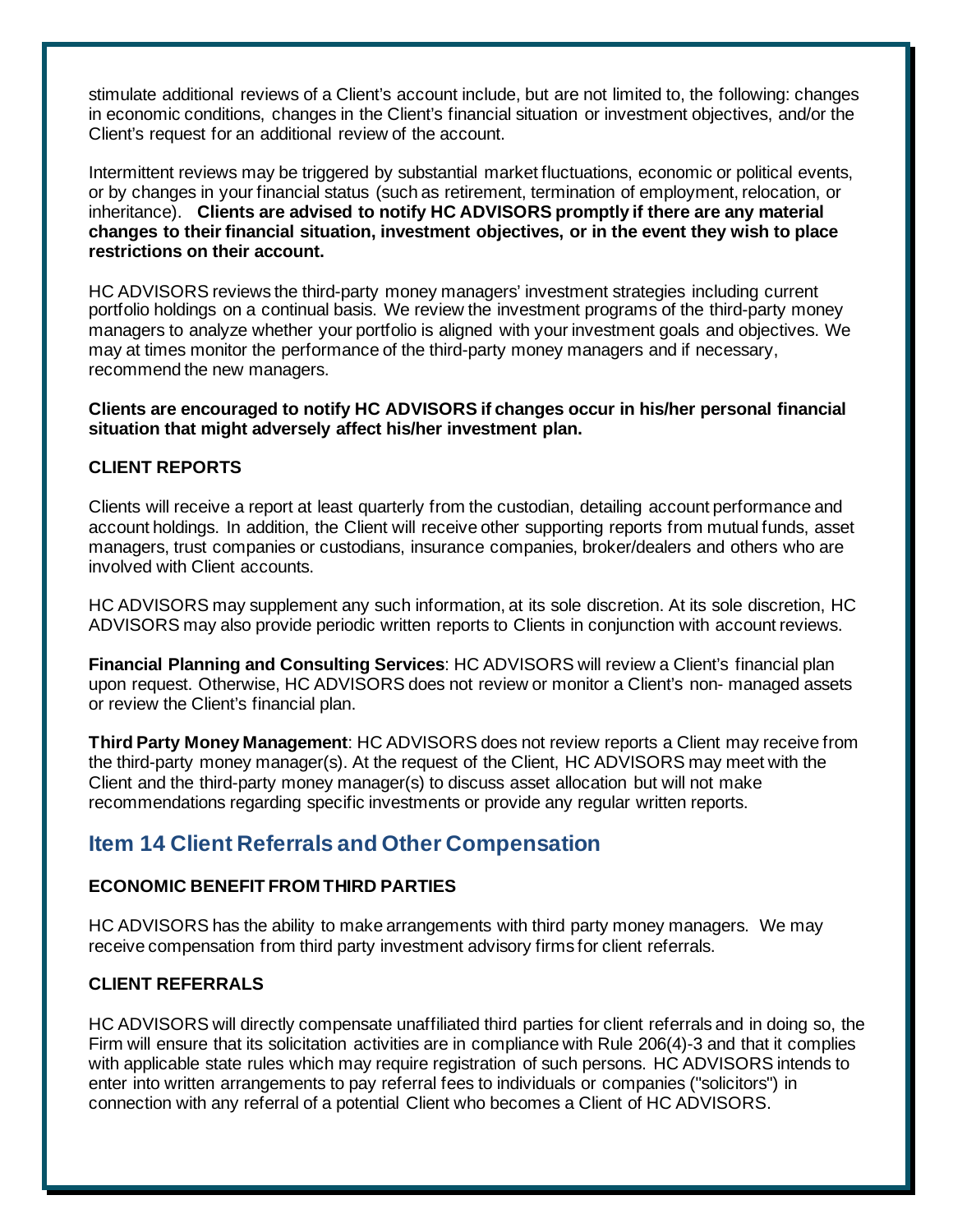In these cases, there will be a written agreement between HC ADVISORS and the solicitors, which clearly defines the duties and responsibilities of the solicitor under this arrangement. In addition, each solicitor is required to provide at the time of the solicitation, a written disclosure document which explains to the prospective Client the terms under which the solicitor is working for HC ADVISORS and the fact that the solicitor is being compensated for referral fees. The solicitor is also required to furnish a copy of the Firm's written disclosure document (Part 2A of Form ADV) to the prospective Client and obtain a written acknowledgement from the Client that both the solicitor's and HC ADVISORS' disclosure documents have been received.

# <span id="page-19-0"></span>**Item 15 Custody**

#### **CUSTODIAN OF ASSETS**

HC ADVISORS does not have direct custody of any Client funds and/or securities. HC ADVISORS does not take physical custody of Client funds and/or securities under any circumstances. Client's funds and securities are held by a HC ADVISORS preferred qualified custodian. Please refer to Item 12 for our information regarding our Brokerage Practices. HC ADVISORS has implemented written policies and procedures to ensure that it will be in compliance with the required requirements and applicable safeguards with respect to custody.

While HC ADVISORS does not have physical custody of Client funds or securities, the custodian may pay HC ADVISORS' management fees through a deduction from the custodial brokerage account that holds Client funds, pursuant to Client's account application. In certain jurisdictions, an Adviser's ability to withdraw management fees from the Client's account may be deemed custody.

HC ADVISORS has indirect custody of Client's funds or securities by virtue the ability to have its advisory fee for each Client debited by the custodian on a quarterly basis. Prior to permitting direct debit of fees, each Client provides written authorization permitting fees be made direct from the custodian. As part of the billing process, the Client's custodian is advised of the amount of the fee to be deducted from that Client's account. On at least a quarterly basis, the custodian is required to send to the Client a statement showing all transactions within the account during the reporting period. The custodian does not calculate the amount of the fee to be deducted and does not verify the accuracy of HC ADVISORS' advisory calculation. Therefore, it is important for Clients to carefully review their custodial statements to verify the accuracy of the calculation, among other things. Clients should contact HC ADVISORS directly if they believe that there may be an error in their statement.

#### **ACCOUNT STATEMENTS**

Clients are provided with transaction confirmation notices and regular summary account statements directly from the broker-dealer/custodian and/or program sponsor for the

Client accounts. The Client will receive monthly statements regarding the Account from the Client's broker of record. At its sole discretion, HC ADVISORS may send such other updates or periodic reports, as it deems appropriate, to the Client.

Although we are your advisor, your statements will be mailed by the account broker-dealer or custodian. When you receive these statements, please review the statements carefully. Please compare asset values, holdings, and fee to the account statement issued for the previous period.

**Please Note**: To the extent that HC ADVISORS provides Clients with periodic account statements or reports, the Client is urged to compare any statement or report provided by HC ADVISORS with the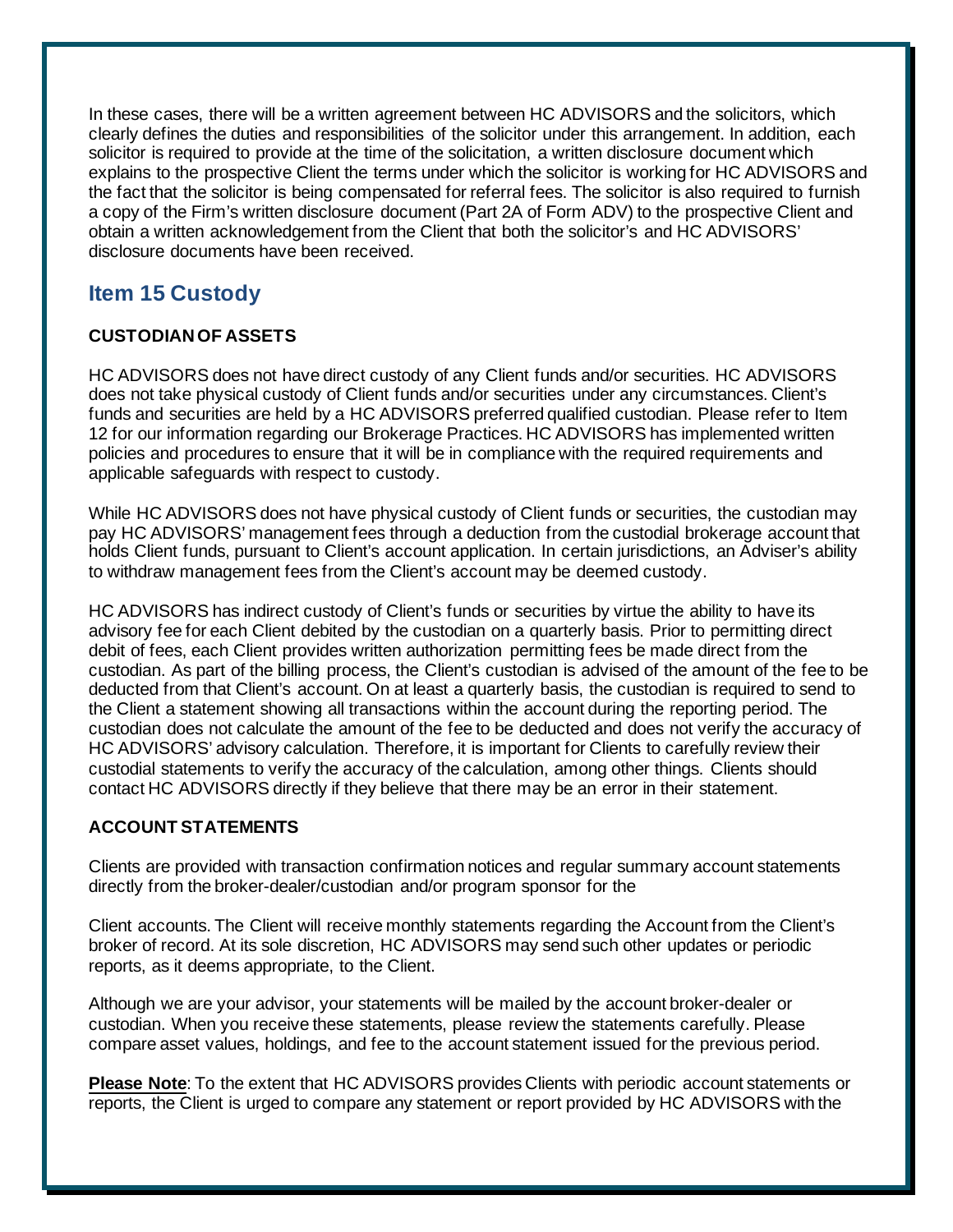account statements received from the account custodian.

**Please Also Note**: The account custodian does not verify the accuracy of HC ADVISORS' advisory fee calculation.

### <span id="page-20-0"></span>**Item 16 Investment Discretion**

HC ADVISORS generally has discretion over the selection and amount of securities to be bought or sold in Client accounts without obtaining prior consent or approval from the Client for each transaction. However, these purchases or sales may be subject to specified investment objectives, guidelines, or limitations previously set forth by the Client and agreed to by HC ADVISORS.

Discretionary authority will only be provided upon full disclosure to the Client. The granting of such authority will be evidenced by the Client's execution of an Investment Advisory Agreement containing all applicable limitations to such authority. All discretionary trades made by HC ADVISORS will be in accordance with each Client's investment objectives and goals.

HC ADVISORS may allocate the assets of its Clients among a relatively concentrated group of thirdparty money managers. The money managers selected by HC ADVISORS will be granted discretionary trading authority to provide investment supervisory services for that portion of the Clients' portfolios allocated to that particular third-party money manager. HC ADVISORS' role will be to monitor the overall financial situation of the Client portfolios, and to monitor the investment approach and performance of the money manager.

The third-party money managers will trade independently of one another. There can be no assurance that the trading strategies employed by a third-party money manager will be successful. The third-party money managers make investment decisions on selecting securities types and specific securities. Third party money managers will also rebalance and reallocate your accounts when the third-party money manager determines such rebalancing or reallocating is appropriate. Please note the HC ADVISORS will not make any decisions on selecting any securities types of specific securities for the accounts managed by the third-party money managers.

## <span id="page-20-1"></span>**Item 17 Voting Client Securities**

Clients retain the right to vote all proxies which are solicited for securities held in their accounts. HC ADVISORS will not take nor be required to take any action or render any advice with respect to the voting of proxies solicited by or with respect to the issuers of securities in which assets of the Client's account may be invested in occasionally. Furthermore, HC ADVISORS will not take any action or render any advice with respect to any securities held in any Client's accounts that are named in or subject to class action lawsuits. HC ADVISORS will, however, forward to you any information received by our Firm regarding class action legal matters involving any security held in your account.

# <span id="page-20-2"></span>**Item 18 Financial Information**

#### **BALANCE SHEET REQUIREMENT**

HC ADVISORS is not the qualified custodian of Client funds or securities, does not have custody of Client funds or securities and does not require prepayment of fees of more than \$1,200 per Client, six (6) months or more in advance.